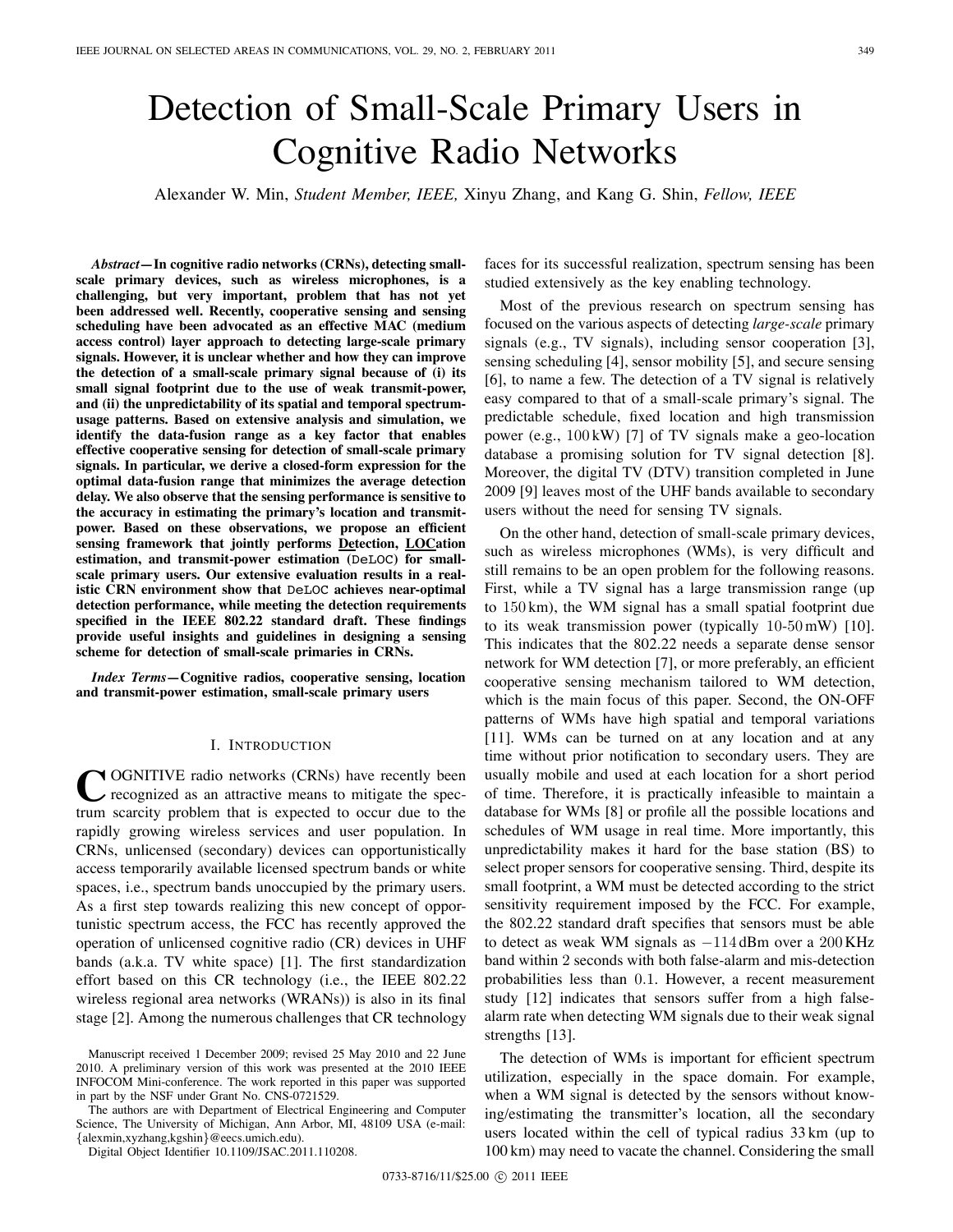transmission range of a WM signal, i.e., 100-150m, this can cause significant under-utilization of spectrum in the space domain. Therefore, secondary users in 802.22 must be able to accurately detect the presence of a WM signal, and also estimate the WM transmitter's location.

Despite its practical importance, however, little has been done for the detection of small-scale primary signals. To the best of our knowledge, the disabling beacon protocol, recently proposed by the  $802.22$  Task Group 1 (TG 1) [14], [15], is the only known solution. The disabling beacon protocol aims to enhance WM detection by transmitting a specially-designed signal before starting the WM devices. It is suitable for carrying additional information, such as the signature/authentication and geo-location of WMs, which helps improve spectrum efficiency via better spatial [7], [16], [17] and frequency reuse [18]. However, the disabling beacon protocol still has the following limitations. First, we do not expect that all WM users will be equipped with a separate beacon device in the near future in view of the fact that most users have not even registered their WMs. Second, the transmit power of the beacon message is limited to the same level as the WM's (i.e., 250mW in a UHF band), and thus, beacons cannot compensate for the low sensor density in 802.22 [14]. Finally, the disabling beacon protocol incurs a significant sensingtime overhead (i.e., 5-100ms) [14] compared to simple energy detection, which may take only 1 ms.

Motivated by these practical needs and problems, we propose an efficient sensing framework for detection of smallscale primaries using cooperative sensing. To cooperatively detect small-scale primary signals, the BS must carefully select a set of sensors by estimating the primary transmitter's characteristics, such as its location and transmit-power. We first assume this information is available to the secondary users, and derive the optimal fusion-range within which the sensors cooperate to minimize the detection delay, i.e., the number of sensing rounds needed for detecting a primary signal. Based on our analytical findings, we then design without assuming the availability of information on the primary transmitter's characteristics—a practical framework, called DeLOC, which performs joint cooperative sensing and location/transmit-power estimation, in order to meet the detectability requirements, while minimizing the detection delay.

This paper makes the following main contributions.

- Introduction of a novel *spatio-temporal* data-fusion scheme with the following salient features: it (i) exploits the physical-layer signal propagation characteristics in the *space* domain by finding an optimal fusion range for cooperative sensing, and (ii) makes statistics-based decisions in the *time* domain by identifying an optimal time to stop scheduling sensing. This spatio-temporal fusion provides useful and practical insights and can be used as a general framework for designing sensing schemes.
- Identification and characterization of the impacts of datafusion range and sensor density on the performance of small-scale primary detection in CRNs. We derive a closed-form expression for the *optimal* fusion range that minimizes the average detection delay. Moreover, we show that the optimal fusion range does not depend on

sensor density and the minimum required sensor density for given detectability constraints decreases inversely proportional to the average detection delay.

- Development of a framework for *joint* small-scale primary detection and location/transmit-power estimation, called DeLOC. DeLOC iteratively performs cooperative sensing and location/transmit-power estimation until the fusion center (i.e., the BS) collects a sufficient amount of information to make a final decision. This approach allows the sensing and the estimation to refine each other over multiple scheduled periods.
- Design of a new data-fusion rule tailored to small-scale primary detection. Specifically, we propose a *sequential probability ratio test with ascending weight* (SPRT-AW) for DeLOC that intentionally delays the decision-making at the BS by assigning small weights to the decision statistics in early detection stages when location and transmit-power estimates are inaccurate. Our simulation results show that DeLOC combined with SPRT-AW achieves high detection accuracy, while minimizing the detection delay in a realistic 802.22 WRAN environment.

The remainder of this paper is organized as follows. Section II reviews the related work in detecting small-scale primary users/devices. Section III describes the network, signalpropagation and spectrum sensing models, and briefly introduces our approach to WM signal detection. Section IV studies the impact of data-fusion range on the performance of WM detection and location/transmit-power estimation. Section V formulates the sequential hypothesis testing problem for WM detection and derives an optimal fusion range that minimizes the average detection delay. Section VI details our proposed iterative sensing framework DeLOC which incorporates location and power estimation, and presents the SPRT-AW based datafusion rule. Section VII evaluates the performance of DeLOC, and Section VIII concludes the paper.

## II. RELATED WORK

Despite its practical importance, there has only been limited research into MAC-layer solutions to WM detection. Most existing work focuses on PHY-layer signal detection techniques [19], [20], which have short sensing range and require a separate dense sensor network for WMs. Mishra *et al.* [7] studied the minimum sensor density required for detecting WM signals based on energy detection. They showed that when the path-loss exponent is 4 or higher, the average sensor density in rural areas (i.e.,  $1.25/\text{km}^2$ ) is not sufficient for detecting WMs. Recently, the 802.22 Working Group established Task Group 1 to develop a standard for the disabling beacon protocol [21]. Although the disabling beacon can protect WM signals better, it has several practical limitations as discussed in Section I. Moreover, the disabling beacon is restricted to WMs because the sensing relies on specialized signal features. In contrast, our DeLOC algorithm is a *generic* MAC-layer sensing scheme for small-scale primary detection, which can be incorporated into the beacon protocol while overcoming its limitations. Chouinard [17] proposed a coexistence model between WMs and 802.22 WRANs by exploiting the WM signal's small footprint and its narrow bandwidth, i.e., 200 KHz. However,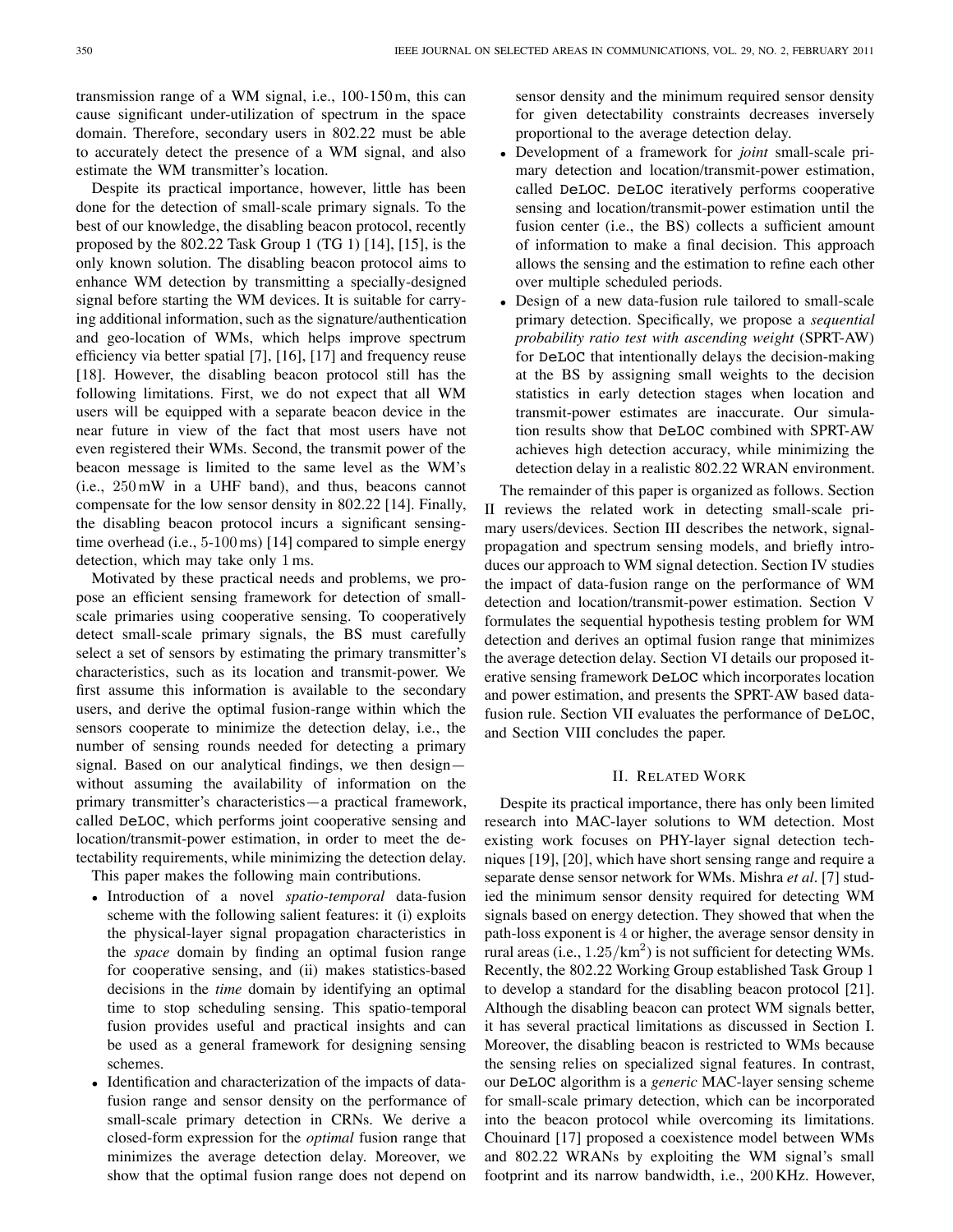they do not account for the location estimation, which greatly affects the spatial reuse of spectrum.

Sequential detection of primary users has been studied by others [22]–[24]. Chen *et al.* [24] proposed a weighted sequential probability ratio test (WSPRT) that assigns different weights to sensor reports based on the sensors' reputation in order to minimize the impact of the manipulated (or erroneous) sensor reports in making the final decision on the presence/absence of a primary signal. By contrast, SPRT-AW introduced in DeLOC is designed to intentionally defer the final decision at the BS, so as to reduce the effects of any wrong decision made in early stages when localization and power estimation are relatively inaccurate.

Chen *et al.* [25] proposed a scheme for verifying a primary user's location, called *LocDef*. Its main idea is that if the estimated location of the signal source differs significantly from the known location of the primary transmitter, i.e., a TV transmitter, then the BS assumes that the signal is transmitted from a fake primary user. By contrast, the location and transmit-power estimation introduced in DeLOC aim to improve the detection performance of small-scale primary signals, e.g., WMs, by helping the BS select an optimal set of cooperating sensors. In addition, when there is a WM signal, DeLOC returns the estimated location and transmitpower of the detected WM, so that the BS may use this information for admission control and transmit-power control of the secondary users to achieve better spectrum reuse in the space domain. Another key difference is that DeLOC makes use of a sparse sensor network, whereas *LocDef* requires a dense sensor network for location verification.

The work presented in this paper is also related to the existing body of research on the coverage of sensor networks. Using a theoretical analysis, Xing *et al.* [26] showed that data fusion via sensor cooperation can improve the coverage of sensor networks over the conventional detection schemes based on a disc model. While our approach also emphasizes the importance of data fusion, we adopt sensing scheduling to improve the detection performance of small-scale primaries. We characterize the impact of various factors on WM detection, and establish a practical framework that accounts for the unpredictability of each WM's transmit-power and location.

#### III. PRELIMINARIES

In this section, we introduce the network model, the wireless signal-propagation model, the WM sensing model, and the data-fusion model.

#### *A. Network Model*

We consider a CRN consisting of primary and secondary users in the same geographical area. In general, there are two types of primary users: large-scale (e.g., TV transmitters) and small-scale (e.g., WMs). Here we focus on detecting smallscale primary users. While the techniques that we propose can be applied to other small-scale primary transmitters, we will focus on WM detection in IEEE 802.22 WRANs. WMs use a weak transmit power around 10-50mW, or below [10], [17], and its transmission range is only 150-200m, which is much smaller than the typical 802.22 cell radius of 33 km.

We assume that WMs can use any UHF band and are turned on at random locations and at any time for relatively short periods of time. In 802.22, the secondary spectrum users are called *consumer premise equipments* (CPEs), which represent households in rural areas. Such CPEs are stationary and their locations are known to the BS. CPEs transmit/receive data to/from the BS, and function as spectrum sensors during the quiet periods reserved for primary detection. All the CPEs within the cell must be silent during quiet periods, and employ the spectrum sensors to measure the received signal strengths (RSSs) and report them to the BS for data-fusion. We assume secondary users have been deployed in an area  $A$ , i.e., an IEEE 802.22 WRAN cell, following a point Poisson process with density  $\rho$ , i.e.,  $n_A \sim Poi(n; \rho|A|)$ . We assume a low sensor density  $\rho$  as the typical density of CPEs (i.e., households) in rural areas is very low (around  $1.25/\text{km}^2$ ) [27].

## *B. Signal-Propagation and WM Sensing Models*

We assume that sensor  $n$ 's received primary signal strength can be characterized by the following propagation model:

$$
P_n = P_o \left(\frac{d_o}{d_n}\right)^{\alpha} e^{X_n} e^{Y_n} \quad \text{(Watt)},\tag{1}
$$

where  $d_o$  is the reference distance (e.g., 1 m),  $P_o$  the received primary signal strength at the reference distance,  $\alpha$ the path-loss exponent, and  $d_n$  the distance from the primary transmitter to sensor  $n$ . Shadow fading and multi-path fading are accounted for in  $e^{X_n}$  and  $e^{Y_n}$ , respectively, where  $X_n \sim \mathcal{N}(0, \sigma^2)$  ∀n. The log-normal shadow fading is often characterized by its dB-spread,  $\sigma_{dB}$ , which has the relationship  $\sigma = 0.1 \ln(10) \sigma_{dB}$ .

We make the following assumptions regarding the WM signal detection: Sensors

- **A1)** use the energy detection for sensing, and
- **A2)** sense an entire 6 MHz-wide TV channel.

Regarding A1, the feature detection cannot be applied for WM detection because, unlike the TV signals, there is no standard modulation specified by the FCC for WM signals [1]. The test statistic at sensor  $n$  can be approximated as Gaussian using the Central Limit Theorem (CLT) as in [28]:

$$
T_n \sim \begin{cases} \mathcal{N}(N_o, \frac{N_o^2}{M_s}) & \mathcal{H}_0 \text{ (no primary signal)}\\ \mathcal{N}(P_n + N_o, \frac{(P_n + N_o)^2}{M_s}) & \mathcal{H}_1 \text{ (primary signal exists)}, \end{cases}
$$
 (2)

where  $P_n$  is the power of a received primary signal at sensor  $n, N<sub>o</sub>$  the noise power, i.e.,  $-95.2$  dBm for a TV channel with 6 MHz bandwidth [29], and  $M_s$  the number of signal samples, e.g.,  $6 \times 10^3$ /ms for 6 MHz TV band at the Nyquist rate.

Regarding A2, WMs use a relatively narrow frequency band, i.e., 200 KHz, compared to a 6 MHz TV band. Therefore, sensing the entire TV channel simplifies the sensing design at the cost of decreased measured signal-to-noise ratio (SNR) due to the increased noise level over a 6 MHz-wide channel.

At each sensing round (i.e., quiet periods), the BS directs a set of sensors to perform sensing for sensing duration of  $T<sub>S</sub>$ (e.g., 1 ms), and the sensors report their readings to the BS for data fusion at the end of each sensing round.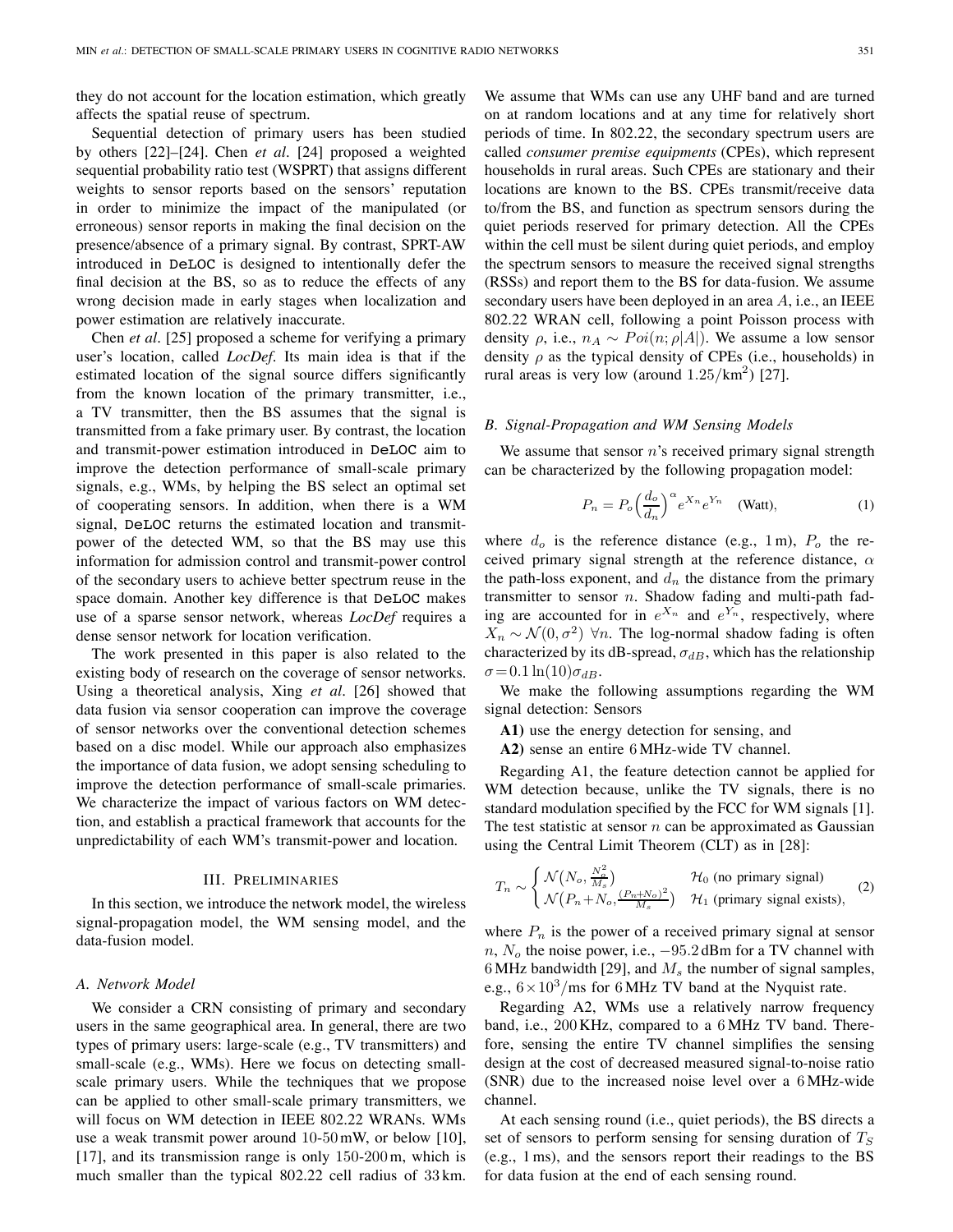

Fig. 1. *The* DeLOC *framework*: When a sensor reports a test statistic above a predefined threshold  $(\xi)$ , DeLOC for a small-scale primary, i.e., WM, is triggered by the BS that initiates and repeats the iteration between cooperative sensing and location/transmit-power estimation until the BS collects enough information for making a final decision.

## *C. Data-Fusion Model*

For data fusion rule at the BS, we assume Equal Gain Combining (EGC) for a single-round sensing. EGC is known to have near-optimal performance without requiring the estimation of channel gains [30], and has the following decision statistic  $T_{\Sigma} \triangleq \sum_{n=1}^{\infty} T_n$ , where  $T_n$  is the test statistic (i.e., measured RSS) of the energy detector at sensor  $n$ , and  $n_s$  is the number of cooperative sensors. EGC will be used to characterize the impact of fusion range on detection performance (in Section IV). In DeLOC, the BS performs a sequential hypothesis testing for primary detection, and the test statistic of EGC, i.e., sum of the RSSs measured at cooperating sensors, will be used in updating the decision statistic for hypothesis testing (in Section V).

#### *D. The Proposed Approach*

Fig. 1 illustrates our proposed spectrum-sensing framework, DeLOC, which is tailored to the detection of small-scale primary signals such as WMs. When a large-scale primary signal exists, all the sensors within the network (e.g., an 802.22 cell) must vacate the channel regardless of the presence of small-scale primary signals. Thus, when a large-scale primary signal exists, DeLOC will not be triggered.<sup>1</sup> To minimize the energy consumption and communication overhead, DeLOC for WM sensing is triggered only when a sensor reports a test statistic above a predefined threshold  $(\xi)$  during the normal sensing mode for detection of large-scale primaries (i.e., TV signals). In our simulation study, we set  $\xi = N_o + 3.5 \sigma_o$  where  $N_o$  and  $\sigma_o = \frac{N_o}{\sqrt{M}}$  $\frac{N_o}{M_s}$  are the mean and standard deviation of the test statistics under  $H_0$ . Note that the BS can run multiple instances of DeLOC in parallel corresponding to different triggering events at different geographical locations.

Upon triggering the detection process, the BS iteratively performs the location/transmit-power estimation and cooperative sensing until it collects a sufficient amount of information, i.e., measured test statistics, to make a final decision on the presence of a WM. In each sensing stage, the BS first estimates the location and transmit power of a WM, and based on this

estimation, it computes an optimal fusion range  $(R<sub>f</sub><sup>*</sup>)$  for cooperative sensing. Then, based on the test statistics reported from the sensors, the BS updates the decision statistic, and compares it with predefined lower  $(A)$  and upper  $(B)$  thresholds, to make a final decision. The thresholds are designed to guarantee the desired false-alarm and mis-detection probabilities (see Eq. (7) in Section V). If the test statistic is below the lower threshold, then the BS assumes the absence of a primary transmitter, e.g., the event was falsely triggered by the measurement error. If the test statistic exceeds the upper threshold, the BS assumes the presence of a primary transmitter at the estimated location, and then takes an appropriate action, e.g., vacating the channel or disabling nearby secondary users. Otherwise, the BS schedules another sensing event with the sensors within the optimal sensing range, thus accumulating the detection confidence in the temporal domain.

## IV. COOPERATIVE SENSING FOR SMALL-SCALE PRIMARY **DETECTION**

In this section, we first study the impact of sensor cooperation on the detection of small-scale primary users. In particular, we investigate the impact of data-fusion range and localization error on the performance of signal detection.

## *A. To Cooperate or Not?*

Although cooperative sensing is shown to help improve the sensing performance of large-scale primary users [5], [23], its relevance for small-scale primary detection is less obvious. On one hand, a large number of sensors may be needed for cooperation, because WM signals usually have a small footprint, and their spatial-temporal ON-OFF patterns are highly unpredictable. On the other hand, those sensors located far from the WM will report only the noise power. Thus, employing a large number of noisy reports may adversely affect the detection performance, since the energy detector cannot extract the primary signal from the noise. The set of sensors chosen for cooperative sensing may also affect the accuracy of location and transmit-power estimation, which play an important role in detecting WMs. In what follows, we thus investigate the impact of fusion range and location uncertainty on detection performance.

## *B. Impact of Data-Fusion Range*

Fig. 2 shows the impact of data-fusion range on the detection probability  $Q_D$  subject to a given false-alarm probability  $Q_{FA} = 0.01$  using MATLAB-based simulation. Intuitively, when the range is small, enlarging the range increases sensor diversity, thus improving the sensing performance. However, as the range increases further, the test statistics measured from the sensors become closer to the noise level, adversely affecting the detection performance. This implies the existence of an optimal fusion range that maximizes the sensing performance. Fig. 2 also indicates that the optimal range depends on the transmit power of the primary transmitter. (Also, see Fig. 5(a) in Section VII for more detail.)

<sup>&</sup>lt;sup>1</sup>Note that large-scale primary signals can be reliably detected using either existing sensing schemes (e.g., [23]) or geo-location database [8]. The detection of large-scale primary signals is not within the scope of this paper.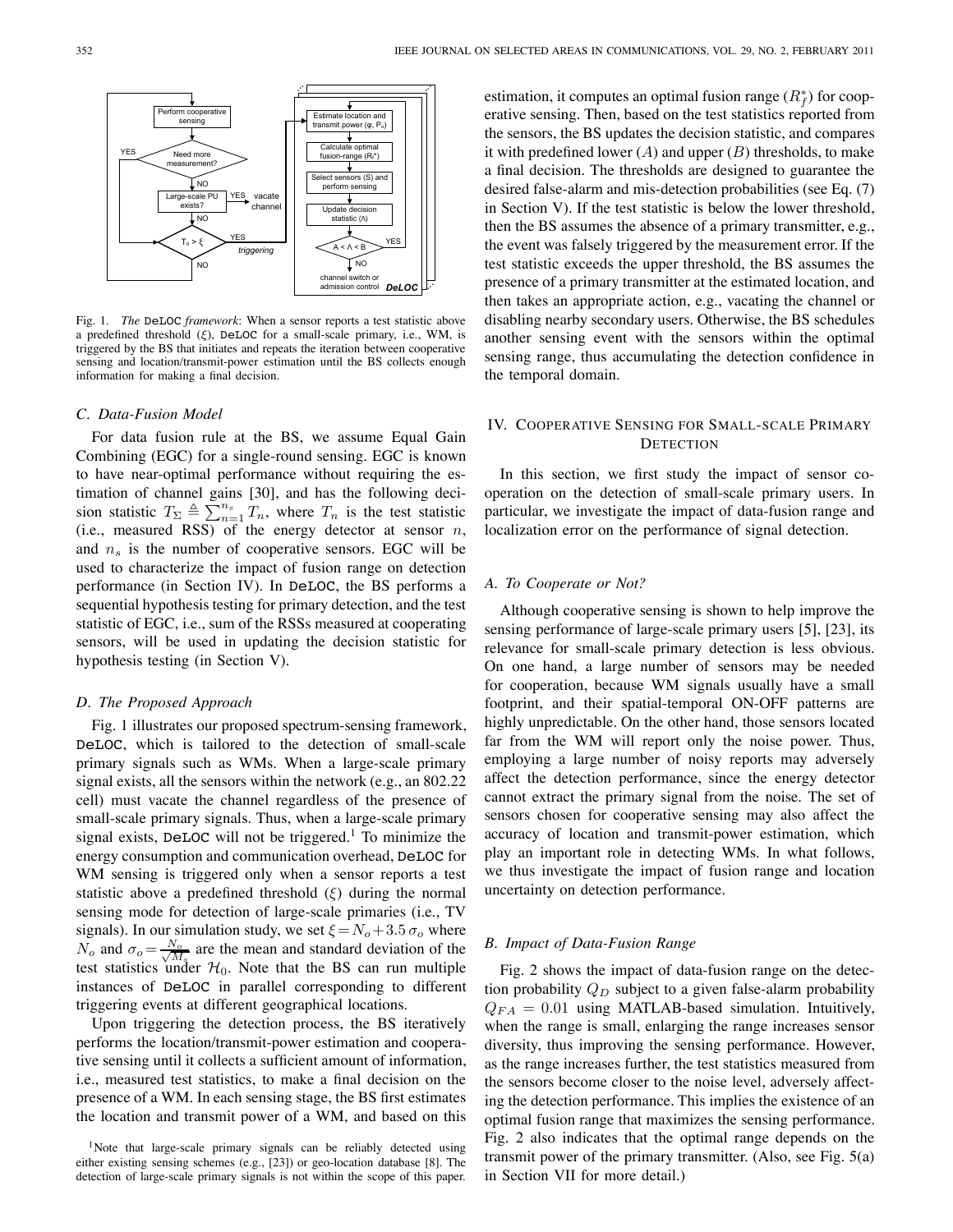

Fig. 2. *Impact of data-fusion range*: The figures show the existence of an optimal fusion range  $R_f$  in terms of maximizing the detection probability  $\dot{Q}_D$ . Sensor density, sensing duration, shadow fading dB-spread, path-loss exponent, and the required false-alarm probability are set to  $\rho = 1.25 \times$  $10^{-6}/\text{m}^2$ ,  $T_S = 1 \text{ ms}$ ,  $\sigma_{dB} = 5.5 \text{ dB}$ ,  $\alpha = 4$ , and  $Q_{FA} = 0.01$ , respectively.

#### *C. Impact of Location-Estimation Error*

Ideally, the BS performs data fusion with a set of sensors located within the data-fusion range centered around the primary transmitter. In practice, however, the unpredictability of a primary's location can significantly degrade the quality of incumbent detection because it makes it difficult to select a proper set of sensors for data fusion.

Fig. 3 plots the WM detection probability  $(Q_D)$  with onetime sensing for various location estimation errors. The figure shows that the detection performance degrades drastically as the localization error increases beyond a certain level, e.g., 1 km. Even a small difference in one-time detection performance can greatly affect the average number of sensing rounds to achieve the desired false-alarm and mis-detection probabilities. Moreover, accurate location estimation is necessary for efficient co-existence between a WM and secondary users once DeLOC detects the presence of the WM signal. Therefore, reasonably accurate localization is necessary in our design of small-scale primary detection.

## V. DETECTION OF SMALL-SCALE PRIMARY VIA SPATIO-TEMPORAL DATA-FUSION

In this section, we first formulate the small-scale primary detection problem as a sequential hypothesis testing problem. We then derive the optimal data-fusion range that minimizes the average detection delay. We finally show that the required sensor density to meet a certain detectability constraint decreases inversely proportional to the average number of sensing rounds scheduled for detection.

## *A. Hypothesis Testing*

Let  $\boldsymbol{\theta}_t = [T_1, \dots, T_{|S_t|}]^T$  denote the vector of test statistics (i.e., RSSs) measured at the sensing stage t by a set  $S_t$  of cooperating sensors. A sensor is selected by the BS if it is within the fusion range  $R_f$  from the WM transmitter. Note that the fusion range, and hence the set of cooperating sensors, can differ in each sensing stage according to the WM's estimated location and transmit-power level. Let  $\boldsymbol{\theta} = [\theta_1^T, \dots, \theta_N^T]^T$ denote the  $M \times 1$  vector of test statistics measured at sensors



Fig. 3. *Impact of localization error*: The detection performance degrades as the location estimation becomes less accurate. The simulation parameters are set to  $\rho = 1.25 \times 10^{-6} / \text{m}^2$ ,  $T_S = 1 \text{ ms}$ ,  $\sigma_{dB} = 5.5 \text{ dB}$ ,  $\alpha = 4$ ,  $Q_{FA} = 0.01$ , and  $R_f = 2 \text{ km}$ , respectively.

over N sensing stages, where  $M = \sum_{t=1}^{N} |S_t|$ . As shown in Eq. (2), the test statistics can be estimated to be Gaussian regardless of the existence of a primary signal [28].

Our detection problem is thus a binary Gaussian classification problem where the observed test statistic  $\theta$  belongs to one of two classes,  $\mathcal{H}_0$  or  $\mathcal{H}_1$ , where:

$$
\mathcal{H}_0: \theta \sim \mathcal{N}(\mu_0, \Sigma_0) \quad \text{(no primary signal)}
$$
  

$$
\mathcal{H}_1: \theta \sim \mathcal{N}(\mu_1, \Sigma_1) \quad \text{(primary signal exists)},
$$

where  $\mu_k$  and  $\Sigma_k$  are the mean vector and covariance matrix of the test statistics under  $\mathcal{H}_k, k \in \{0, 1\}$ . The average test statistics under each hypothesis are  $\mu_0 = N_o \times 1$  and  $\mu_1 =$  $(P_R + N_o) \times 1$ , where  $N_o$  and  $P_R$  are the average noise power and received primary signal power at sensors, respectively.2

The covariance matrix  $\Sigma_0$  can be expressed as  $\Sigma_0 = \sigma_o^2 \mathbf{I}$ where **I** is an  $M \times M$  identity matrix and  $\sigma_o^2 = \frac{N_o^2}{M_s}$ . Note that the correlation among sensor reports is negligible under the assumption that the locations of the sensors and WM transmitter are fixed during the detection process [23]. Moreover, in a very low SNR environment, it is reasonable to assume  $P_n + N_o \approx N_o \forall n$ , and hence the covariance matrix  $\Sigma_1$  can be approximated as  $\Sigma_o \approx \Sigma_1 = \sigma_o^2 \mathbf{I}$ .

#### *B. Sensing Scheduling via Sequential Probability Ratio Test*

In DeLOC, the BS schedules the sensing periods (stages) until it obtains a sufficient amount of information for making a final decision. Via sensing scheduling, the BS receives a sequence of test statistics  $\{\theta_t\}_{t=1}^N$  from the sensors. We adopt Wald's *Sequential Probability Ratio Test* (SPRT) [31] to process the statistics and determine when to stop sensing. SPRT is optimal in the sense of minimizing the average number of observations, given bounded false-alarm probability  $Q_{FA}$  and mis-detection probability  $Q_{MD}$ . It enables the BS to reduce erroneous triggering of WM detection by optimizing its decision thresholds.

The decision statistic  $\Lambda_N$  is the log-likelihood ratio derived from a sequence of test statistics  $\theta_1, \ldots, \theta_N$  as follows:

<sup>&</sup>lt;sup>2</sup>Since the BS does not have the exact distribution of the received primary signal strengths, the BS can set  $P_R$  to  $-107$  dBm, which is the detectability requirement in 802.22 [14].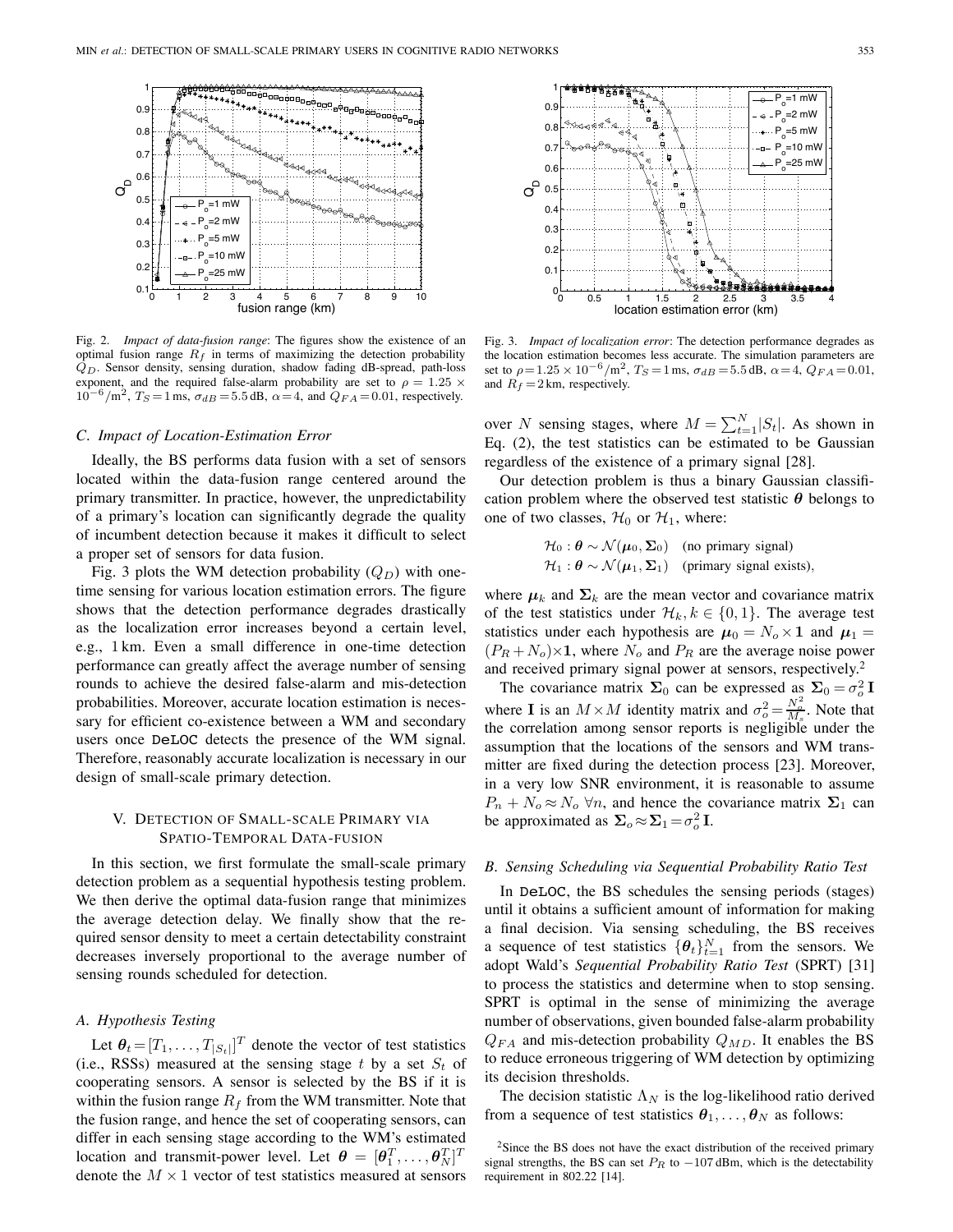$$
\Lambda_N \triangleq \lambda(\boldsymbol{\theta}_1, \dots, \boldsymbol{\theta}_N) = \ln \frac{f_1(\boldsymbol{\theta}_1, \dots, \boldsymbol{\theta}_N)}{f_0(\boldsymbol{\theta}_1, \dots, \boldsymbol{\theta}_N)},
$$
(3)

where  $f_k(\theta_1,\ldots,\theta_N)$  is the joint p.d.f. of the sequence of test statistics under the hypothesis  $\mathcal{H}_k$   $k \in \{0, 1\}.$ 

With SPRT, a decision is made based on the observed sequence of test statistics,  $\{\theta_t\}_{t=1}^N$ , using the following rules:

> $\Lambda_N \geq B \Rightarrow$  accept  $\mathcal{H}_1$  (primary signal exists)  $\Lambda_N < A$   $\Rightarrow$  accept  $\mathcal{H}_0$  (no primary signal)  $A \leq \Lambda_N \leq B \Rightarrow$  take another observation.

where A and B ( $0 < A < B < \infty$ ) are the detection thresholds that depend on the desired values of  $Q_{FA}$  and  $Q_{MD}$ .

Let  $\lambda_t$  be the log-likelihood ratio at sensing stage t, i.e.,  $\lambda_t = \ln \frac{\tilde{f}_1(\theta_t)}{f_0(\theta_t)}$ . Recall that  $\{\theta_t\}_{t=1}^N$  are Gaussian, and assume they are independent and identically distributed (i.i.d.). Then, Eq. (3) becomes:

$$
\Lambda_N = \sum_{t=1}^N \lambda_t = \sum_{t=1}^N \ln \frac{f_1(\theta_t)}{f_0(\theta_t)} = \sum_{t=1}^N \sum_{n=1}^{|S_t|} \ln \frac{f_1(\widetilde{T}_n)}{f_0(\widetilde{T}_n)},\qquad(4)
$$

where the test statistic can be approximated as Gaussian using the Central Limit Theorem (CLT) as  $T_n \sim \mathcal{N}(\mu_k, \sigma_o^2)$  under  $\mathcal{H}_k$ , as shown in Eq. (2).

We now consider the *normalized* test statistics (i.e., RSSs) to simplify the derivation of the average number of sensing rounds. Let  $T_n \triangleq T_n \cdot \sigma_o^{-1}$  denote the normalized test statistic, i.e.,  $t_{n|\mathcal{H}_k} \sim \mathcal{N}(\phi_k, 1)$  where  $\phi_k = \frac{\mu_k}{\sigma_o}$ ,  $\forall k$ . Then, we have:

$$
\lambda_t = \sum_{n=1}^{|S_t|} \ln \frac{h_1(\widetilde{T}_n)}{h_0(\widetilde{T}_n)} = (\phi_1 - \phi_0) \sum_{n=1}^{|S_t|} \widetilde{T}_n + \frac{1}{2} \sum_{n=1}^{|S_t|} (\phi_0^2 - \phi_1^2), \tag{5}
$$

where  $h_k(\cdot)$  is the p.d.f. of  $T_{n|\mathcal{H}_k}$ .

Based on Eqs. (4) and (5), the decision statistic  $\Lambda_N$  can be expressed as:

$$
\Lambda_N = (\phi_1 - \phi_0) \sum_{t=1}^N \sum_{n=1}^{|S_t|} \widetilde{T}_n + \frac{1}{2} \sum_{t=1}^N \sum_{n=1}^{|S_t|} (\phi_0^2 - \phi_1^2)
$$

$$
= (\phi_1 - \phi_0) \sum_{n=1}^M \widetilde{T}_n + \frac{M}{2} (\phi_0^2 - \phi_1^2), \tag{6}
$$

where  $M = \sum_{t=1}^{N} |S_t|$  is the total number of test statistics collected by the BS through  $N$  sensing stages.

SPRT can meet the desired detectability requirements by carefully setting the detection thresholds  $A$  and  $B$ . Let  $a^*$  and  $b^*$  denote the desired values of  $Q_{FA}$  and  $Q_{MD}$ , respectively. Then, the decision boundaries are given by [31]:

$$
A = \ln \frac{b^*}{1 - a^*} \quad \text{and} \quad B = \ln \frac{1 - b^*}{a^*}, \tag{7}
$$

and the actual achievable error probabilities can only be slightly larger than the desired values  $a^*$  and  $b^*$ .

## *C. Minimization of the Average Detection Delay*

Recall that our goal is to minimize the number of sensing rounds that the BS has to schedule to meet the desired detection performance requirements, e.g.,  $Q_{FA}$ ,  $Q_{MD} \le 0.01$ . Thus, we first derive a closed-form expression for the average number of sensing rounds required until a decision is made (i.e., either boundary  $A$  or  $B$  is reached).

The average number of sensing rounds required for making a decision (denoted by  $\mathbb{E}[N]$ ) can be computed as [31]:

$$
\mathbb{E}[N] = \mathbb{E}[\lambda \,|\, \mathcal{H}_k]^{-1} \times \mathbb{E}[\Lambda_N]. \tag{8}
$$

First, using Eq. (5), the average value of the log-likelihood ratio  $\lambda$  under hypothesis  $\mathcal{H}_k$  can be derived as:

$$
\mathbb{E}[\lambda | \mathcal{H}_k] = (\phi_1 - \phi_0) \mathbb{E} \bigg[ \sum_{n=1}^{|S_t|} \widetilde{T}_{n | \mathcal{H}_k} \bigg] + \frac{1}{2} \mathbb{E} \bigg[ \sum_{n=1}^{|S_t|} (\phi_0^2 - \phi_1^2) \bigg].
$$
 (9)

Next, the expectation of  $\Lambda_N$  in Eq. (8) can be found as follows. Suppose  $\mathcal{H}_1$  holds, then  $\Lambda_N$  will reach the decision boundary A with the desired mis-detection probability  $b^*$ ; otherwise, it will reach  $B$ . Thus, using Eq.  $(7)$ , we have:

$$
\mathbb{E}[\Lambda_N \,|\, \mathcal{H}_1] = b^* \, \ln \frac{b^*}{1 - a^*} + (1 - b^*) \, \ln \frac{1 - b^*}{a^*}.\tag{10}
$$

Based on Eqs. (8), (9) and (10), we can derive the average number of sensing rounds needed for decision-making as:

$$
\mathbb{E}[N \mid \mathcal{H}_1] = \frac{b^* \ln \frac{b^*}{1 - a^*} + (1 - b^*) \ln \frac{1 - b^*}{a^*}}{(\phi_1 - \phi_0) \mathbb{E} \left[ \sum_{n=1}^{|S_t|} \widetilde{T}_{n | \mathcal{H}_1} \right] + \frac{1}{2} (\phi_0^2 - \phi_1^2) \mathbb{E} \left[ |S_t| \right]}.
$$
\n(11)

Similarly, the average number of sensing rounds under  $\mathcal{H}_0$ , i.e.,  $\mathbb{E}[N \, | \, \mathcal{H}_0]$ , can be derived.

Eqs. (9), (10), and (11) indicate that the average number of sensing rounds  $\mathbb{E}[N]$  depends on: (i) the average number of sensors within the fusion range, which can be easily calculated as  $\mathbb{E}[|S_t|] = \rho \pi R_f^2$ , under the assumption of the point Poisson distribution of sensors, i.e.,  $|S_t| \sim Poi(n; \rho \pi R_f^2)$ , and (ii) the sum of their reported test statistics, i.e.,  $\mathbb{E}[\sum_{n=1}^{|\dot{S}_t|} \tilde{T}_{n|\mathcal{H}_k}]$ .

As will be shown below, the sum of test statistics is affected mainly by three parameters: (i) sensor density  $(\rho)$ , (ii) transmit-power level of the primary device  $(P<sub>o</sub>)$ , and (iii) data-fusion range  $(R_f)$ , assuming other parameters remain constant. In general, sensor density is known at the BS at the time of system deployment, and the transmit power can be estimated based on measurements (which will be detailed in Section VI-A). Therefore, we opt to derive an optimal fusion range  $R_f^*$  that minimizes the average number of sensing rounds, thus minimizing the detection delay.

#### *D. Approximation of the Sum of Test Statistics*

Unfortunately, it is infeasible to derive a closed-form expression for the exact distribution of the sum of test statistics. This is because it depends on various random factors including the number of sensors within the fusion range, their locations relative to the primary transmitter, channel gains between the primary transmitter and the sensors, and the measurement error of the energy detector. Therefore, as a first step to derive an optimal fusion range, we approximate the sum of test statistics in Eq. (11) as a shifted log-normal random variable.

Let  $T_{\Sigma(\rho, R_f)}$  denote the sum of the test statistics measured at the sensors within the fusion radius  $R_f$  from the WM transmitter, in the network with sensor density  $\rho$ . Then, under  $\mathcal{H}_1$ , it can be approximated as: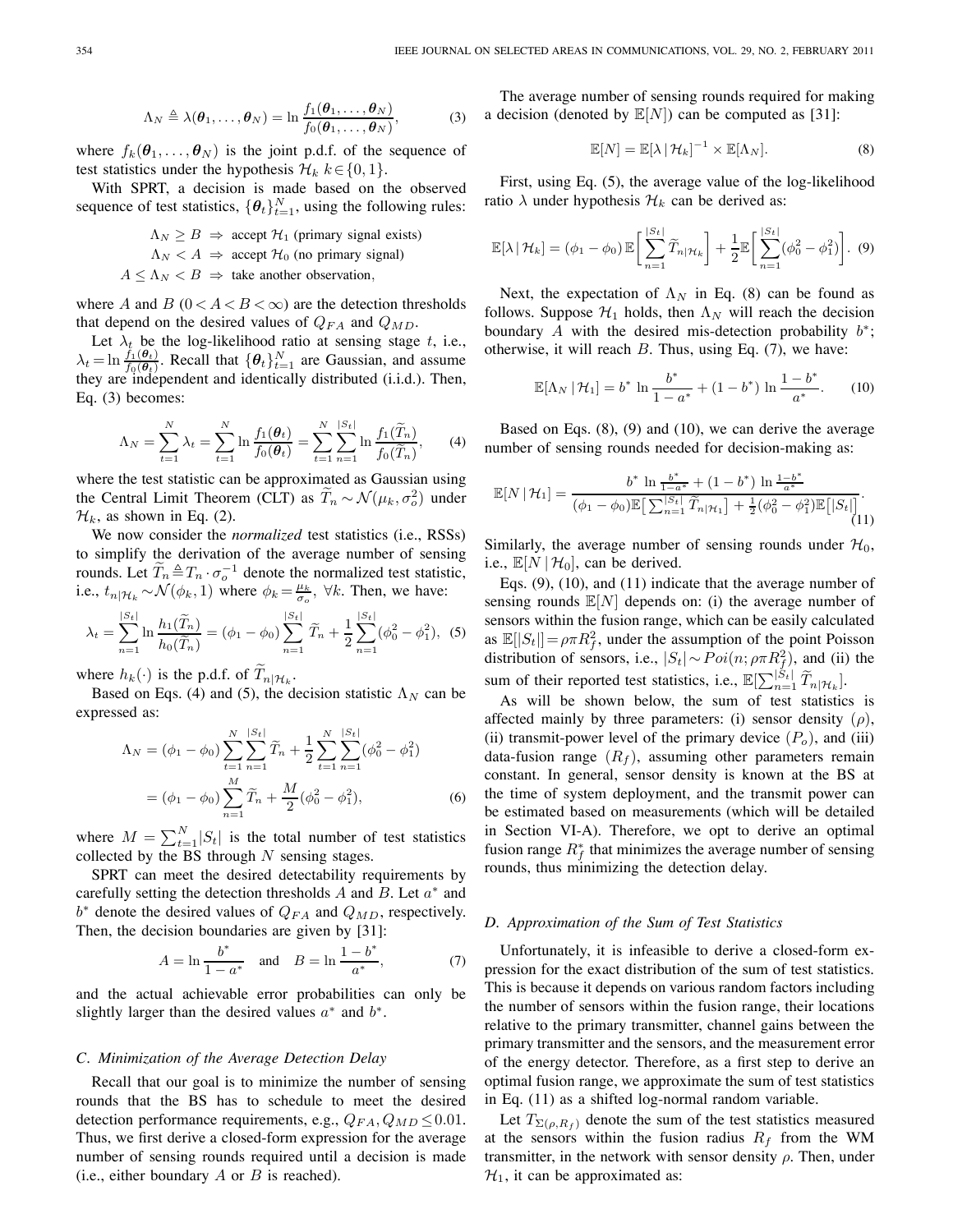$$
\mathbb{E}\left[T_{\Sigma(\rho,R_f)}\right] = \mathbb{E}\Big[\sum_{n \in S_t} T_{n|\mathcal{H}_1}\Big] \n= \mathbb{E}\Big[\sum_{n \in S_t} \mathcal{N}(P_n + N_o, \sigma_o^2)\Big] \n\approx \mathbb{E}\Big[\sum_{n \in S_t} P_n\Big] + \mathbb{E}\Big[\sum_{n \in S_t} N_o\Big],
$$
\n(12)

where  $P_n$  is the received primary signal strength at sensor n and  $S_t \equiv S(\rho, R_f)$  for brevity. The approximation in Eq. (12) is made based on the observation that, assuming the sensing duration of 1 ms, the measurement errors of the energy detector is relatively smaller than the average received primary signal strength, i.e.,  $\sigma_o^2 \ll (P_n + N_o)$ .

Based on Eq. (12), we now focus on approximation of the sum of received primary signal strengths, which can be rewritten as  $\mathbb{E}[\sum_{n \in S_t} P_n] = P_o \mathbb{E}[\sum_{n \in S_t} g(d_n) e^{X_n} e^{Y_n}]$  where  $P_o$  is the primary's transmit power,  $g(d_n)$  is the sensor *n*'s channel gain due to path-loss, i.e.,  $g(d_n)=(d_o/d_n)^{\alpha}$ , and  $e^{X_n}$  and  $e^{Y_n}$  are the channel gains from shadowing and multi-path fading, respectively. We approximate the sum of channel gains due to path-loss, denoted by  $G_{\Sigma}(\rho, R_f) = \sum_{n \in S_t} g(d_n)$ , as a log-normal random variable. Previous numerical studies have shown that the aggregate interference of Poisson-distributed transmitters to a single receiver can be accurately approximated as a log-normal distribution [32]. Conversely, assuming the reciprocity of the RF path, we can also approximate the sum of received primary signal strengths at sensors as a lognormal random variable. It has been shown that the impacts of fading on received signal strengths is not a critical factor in such an approximation [33]. The effects of log-normal shadowing and multi-path fading in an average sense will be incorporated later (see Eq. (17)).

Denote  $\mathcal{G}_{\Sigma}(\rho, R_f) \sim Log\mathcal{N}(\mu_G, \sigma_G^2)$ . Then, the p.d.f. of  $\mathcal{G}_{\Sigma}(\rho, R_f)$  is given as:

$$
p_{\mathcal{G}(\rho, R_f)}(x) = \frac{1}{x\sigma_G\sqrt{2\pi}} \exp\left(-\frac{(\ln x - \mu_G)^2}{2\sigma_G^2}\right),\tag{13}
$$

where the  $\mu_G$  and  $\sigma_G^2$  have the following relationships [32]:

$$
m_1(\rho, R_f) = e^{\mu_G + \frac{1}{2}\sigma_G^2}
$$
 and  $m_2(\rho, R_f) = e^{2\mu_G + \sigma_G^2} (e^{\sigma_G^2} - 1).$  (14)

Here  $m_k(\rho, R_f)$  is the kth cumulant of  $\mathcal{G}_{(\rho, R_f)}$ , given as:

$$
m_k(\rho, R_f) = \rho \pi (R_f^2 - \epsilon^2) \int_{\epsilon}^{R_f} \frac{2r}{(R_f^2 - \epsilon^2)} g(r)^k dr
$$

$$
= \frac{2\rho \pi d_o^{k\alpha}}{(k\alpha - 2)} \left(\frac{1}{\epsilon^{k\alpha - 2}} - \frac{1}{R_f^{k\alpha - 2}}\right),
$$
(15)

where  $d_o$  is the reference distance and  $\epsilon$  is the minimum separation between the primary transmitter and the sensors, which is set to  $\epsilon = 75$  m in our simulation.<sup>3</sup>

From Eqs. (14) and (15), the log-normal random variable  $\mathcal{G}_{\Sigma}(\rho, R_f) \sim Log\mathcal{N}(\mu_G, \sigma_G^2)$  can be approximated as:

$$
\mu_G = \frac{1}{2} \ln \left( \frac{m_1^4}{m_1^2 + m_2} \right)
$$
 and  $\sigma_G^2 = \ln \left( 1 + \frac{m_2}{m_1^2} \right)$ . (16)

<sup>3</sup>This is reasonable because the probability that there exists at least one sensor within  $\epsilon = 75$  m from the WM transmitter is  $1 - Poi(0; \rho \pi \epsilon^2) \approx 0.02$ given sensor density of  $\rho = 1.25 \times 10^{-6}/m^2$ .

Therefore, from Eqs. (12) and (16), and by incorporating the effects of shadowing and multi-path fading assuming the fading is i.i.d. for each sensor, the sum of received primary power at the cooperating sensors  $S_t$  can be expressed as:

$$
\mathbb{E}\Big[\sum_{n\in S_t} P_n\Big] = P_o \cdot \mathbb{E}[e^X] \cdot \mathbb{E}[e^Y] \cdot \mathbb{E}[\mathcal{G}_\Sigma(\rho, R_f)],\tag{17}
$$

where  $\mathbb{E}[e^X] = e^{\frac{1}{2}\sigma^2}$ ,  $\sigma = 0.1 \ln(10)\sigma_{dB}$ , and  $\mathbb{E}[\mathcal{G}_{\Sigma}(\rho, R_f)] =$  $e^{\mu_G + \frac{1}{2}\sigma_G^2}$ . For multi-path fading, we assume Rayleigh fading with zero mean, and thus,  $\mathbb{E}[e^Y] = 1$ .

Then, from Eqs. (12) and (17), the average of the sum of normalized test statistics can be expressed as:

$$
\mathbb{E}\Big[\sum_{n=1}^{|S_t|} \widetilde{T}_{n|\mathcal{H}_1}\Big] = \mathbb{E}\Big[T_{\Sigma(\rho,R_f)}\,\sigma_o^{-1}\Big] \n= \left(P_o \, e^{\frac{1}{2}\sigma^2} \mathbb{E}[\mathcal{G}_{\Sigma}(\rho,R_f)] + N_o \rho \pi R_f^2\right) \sigma_o^{-1}.
$$
\n(18)

Finally, based on Eqs. (9) and (18), the first term in Eq. (8) for calculating the average number of sensing rounds  $\mathbb{E}[N | \mathcal{H}_1]$  can be derived as:

$$
\mathbb{E}[\lambda \mid \mathcal{H}_1] = \frac{1}{2} (\phi_0^2 - \phi_1^2) \rho \pi R_f^2 + (\phi_1 - \phi_0)
$$
  
 
$$
\times \left( P_o e^{\frac{1}{2}\sigma^2} \mathbb{E}[\mathcal{G}_\Sigma(\rho, R_f)] + N_o \rho \pi R_f^2 \right) \sigma_o^{-1}, \qquad (19)
$$

where  $\phi_0 = \frac{N_o}{\sigma_o}$  and  $\phi_1 = \frac{N_o + P_R}{\sigma_o}$  are the average normalized test statistics under both hypotheses.

The average number of sensing rounds  $\mathbb{E}[N | \mathcal{H}_1]$  can be derived by substituting Eqs. (10) and (19) into Eq. (8).

#### *E. Optimal Data-Fusion Range*

Based on the analyses above, we now derive an optimal data-fusion range that minimizes the average detection delay, i.e., the number of sensing rounds needed to meet the detection performance requirements.

**Proposition 1** Let  $\mathcal{J}(R_f) \triangleq \mathbb{E}[\lambda | \mathcal{H}_1]$  in Eq. (19)*. Then, the optimal fusion range that minimizes the average number of sensing rounds* E[N] *is given as:*

$$
R_f^* = \arg\max_{R_f} \mathcal{J}(R_f) = R_f \Big|_{\frac{\partial J(R_f)}{\partial R_f} = 0} = \left(\frac{a_1(\alpha - 2)}{2a_2}\right)^{\frac{1}{\alpha}}, \tag{20}
$$

*where*

$$
a_1 = \frac{2(\phi_1 - \phi_0)P_o e^{\frac{1}{2}\sigma^2} \rho \pi d_o^{\alpha}}{\sigma_o (2 - \alpha)},
$$
\n(20a)

$$
a_2 = \frac{1}{2}(\phi_0^2 - \phi_1^2)\rho\pi + \frac{(\phi_1 - \phi_0)N_o\rho\pi}{\sigma_o}.
$$
 (20b)

*Proof.* See Appendix A. □

Proposition 1 indicates that the optimal fusion range that minimizes the detection delay depends on various system parameters, such as transmission power  $(P<sub>o</sub>)$ , noise power  $(N<sub>o</sub>)$ , shadow fading  $(\sigma)$ , and path-loss exponent  $(\alpha)$ .

Based on Proposition 1, we have the following counterintuitive observation:

## **Corollary 1** *The optimal fusion range (*R<sup>∗</sup> <sup>f</sup> *) is independent of the sensor density* ρ*.*

One might think that the optimal fusion range should decrease as the sensor density increases, since more sensors (near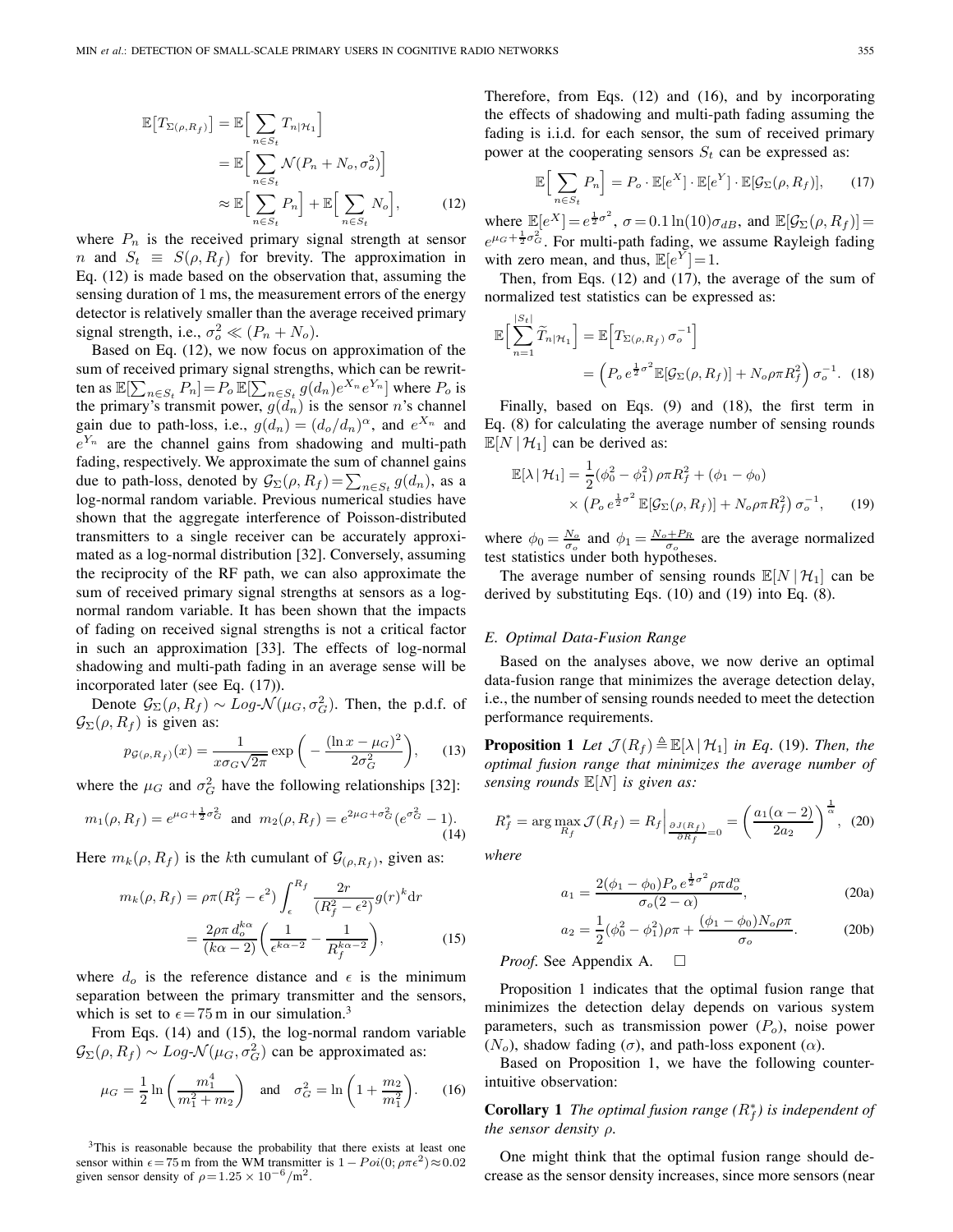the WM transmitter) with high RSSs become available for data fusion. However, this is not the case because the performance of EGC depends on how far a cooperating sensor's report (i.e., the measured RSS) is from the noise power level, which is independent of the sensor density (see Fig. 6 for details).

#### *F. Impact of Sensing Scheduling*

We now show that sensing scheduling can reduce the minimum sensor density required for given detection constraints. While the achievable performance gain via cooperative sensing has been studied extensively [5], [23], [34], the impact of sensing scheduling on sensor density requirement has not been studied before.

**Proposition 2** *The minimum sensor density required to meet certain detectability requirements is* inversely *proportional to the average number of times to sense.*

*Proof.* Based on Eqs. (8), (10), (15) and (19), the required sensor density for a given average number of sensing rounds  $\mathbb{E}[N]$  can be expressed as:

$$
\rho = \frac{\sigma_o^2}{\mathbb{E}[N]} \times \frac{b^* \ln \frac{b^*}{1 - a^*} + (1 - b^*) \ln \frac{1 - b^*}{a^*}}{P_R \left[ P_o e^{\frac{1}{2}\sigma^2} \left( \frac{1}{\epsilon^2} - \frac{1}{R_f^2} \right) - \frac{1}{2} \pi R_f^2 P_R \right]},\tag{21}
$$

where  $a^*$  and  $b^*$  are the desired false-alarm and mis-detection probability values. Eq. (21) indicates that the sensor density  $\rho$  is inversely proportional to the average number of sensing rounds. Therefore, the proposition follows.  $\Box$ 

Proposition 1 and 2 are derived based on the assumption that the WM's location and transmit-power level are known *a priori* to the secondary users. However, such information may not available in practice, and thus the benefits of our analytical findings cannot be realized without an efficient way of estimating the WM's location and transmit power. This motivates our approach of integrating sensing with location and transmit-power estimation, which we discuss next.

## VI. DeLOC: THE ITERATIVE APPROACH

We now introduce DeLOC, an iterative algorithm that expedites the detection of small-scale primary signals via joint data-fusion and location/transmit-power estimation. We first describe the estimation techniques, and then the proposed datafusion rule and the iteration method employed by DeLOC.

### *A. Estimation Techniques*

*1) Estimation of WM Location:* As we observed in Fig. 3, a reasonable approximation, if not accurate, of the WM's location is sufficient for improving the detection performance. In DeLOC, the BS estimates and updates the WM's location based on the RSSs reported by the sensors. In particular, the BS employs a *weighted centroid method* proposed in [35], which estimates the WM's location via a weighted average of the sensors' locations, where the weight equals the corresponding sensor's report. The BS further refines the estimation via an exponential moving average over multiple sensing stages.

More specifically, let  $\vartheta_t = (\hat{x}_t, \hat{y}_t) \in \mathbb{R}^2$  denote the estimated location of the primary at sensing stage  $t$ . Then, the WM's location is estimated as [35], [36]:

## **Algorithm 1** DeLOC: ALGORITHM FOR JOINT DETECTION AND ESTIMATION OF SMALL-SCALE PRIMARY USERS

At the end of a sensing period, the BS does the following

- 1: **for** Each triggering event **do**<br>2:  $t \leftarrow 1$  // Initialization
- 2:  $t \leftarrow 1$  // Initialization<br>3: **while**  $t \leq$  MaxNumIte
- 3: **while**  $t \leq$  MaxNumIter **do**<br>4:  $t \leftarrow t+1$
- 4:  $t \leftarrow t + 1$ <br>5:  $\theta_t \leftarrow \text{Rec}$
- 5:  $\theta_t \leftarrow$  Receive sensing results from cooperating sensors  $S_t$ <br>6:  $\Lambda_t \leftarrow \Lambda_{t-1} + \lambda_t^{(t)}$  // Update the decision statistic
- 6:  $\Lambda_t \leftarrow \Lambda_{t-1} + \lambda_t^{f(t)}$  // Update the decision statistic
- 7: **if**  $\Lambda_t \geq B$  **then**<br>8: **A** primary ex A primary exists and hence returns the estimated location and transmit-power level
- 9: **else if**  $\Lambda_t < A$  **then**<br>10: A primary does n
	- A primary does not exist (i.e., the event is triggered by a ghost primary) and hence terminates the iteration
- 11: **else**
- 12:  $(\widehat{\vartheta}_{t+1}, \widehat{P}_{o,t+1}) \leftarrow$  Estimate the location and transmit power of the primary transmitter
- 13:  $R_{f,t+1}^* \leftarrow$  Calculate the optimal fusion range
- 14:  $S_{t+1} \leftarrow$  Select a set of sensors located within  $R_{f,t+1}^*$ from the estimated primary transmitter location
- 15: Schedule another sensing round and wait for the observation
- 16: **end if**
- 17: **end while**
- 18: **return** No primary signal exists
- 19: **end for**

$$
\widehat{\boldsymbol{\vartheta}}_t = (1 - \beta) \widehat{\boldsymbol{\vartheta}}_{t-1} + \beta \left( \sum_{n \in S_t} \frac{P_n}{\sum_{m \in S_t} P_m} \psi_n \right),
$$

where  $P_n$  is the received primary signal power at sensor  $n$ ,  $\psi_n = (x_n, y_n)$  the location of sensor *n*, and  $\beta \in (0, 1)$  the smoothing factor.

Note that DeLOC uses a simple existing localization method to estimate the PU's location in each round, but it is not restricted to any specific localization algorithm, so other localization methods such as the semi range-based method proposed by Ma *et al.* [37], can also be used.

*2) Estimation of Transmit Power:* In DeLOC, the BS estimates the WM's transmit-power based on the WM's estimated location and the reported RSSs using the method proposed in [38] as:

$$
\widehat{P}_{o,t}(dB) = 10 \log_{10} \left(\frac{1}{k}\right) + \frac{10}{|S_t|} \sum_{n \in S_t} \left( \log_{10}(P_n) + \alpha \log_{10}(d_n) \right),\,
$$

where  $k = p_o d_o^{\alpha} P_o^{-1}$ .  $p_o$  is the measured signal power at reference distance  $d_o$ ,  $P_n$  the received primary signal strength at sensor  $n$ , and  $d_n$  the distance between the WM transmitter and sensor *n*, i.e.,  $d_n = \sqrt{(\hat{x}_t - x_n)^2 + (\hat{y}_t - y_n)^2}$ . Note that the test statistics of the energy detector include noise power, so the received primary signal strength  $P_n$  needs to be estimated from the test statistics by subtracting the average noise power  $N<sub>o</sub>$  from the measurements.

While DeLOC employs simple location and power estimation techniques, the estimation accuracy can be further improved by using more sophisticated techniques at the cost of more computation.

#### *B. The Proposed Data-Fusion Rule*

While DeLOC improves the small-scale primary detection performance via iterative cooperative sensing and estimation,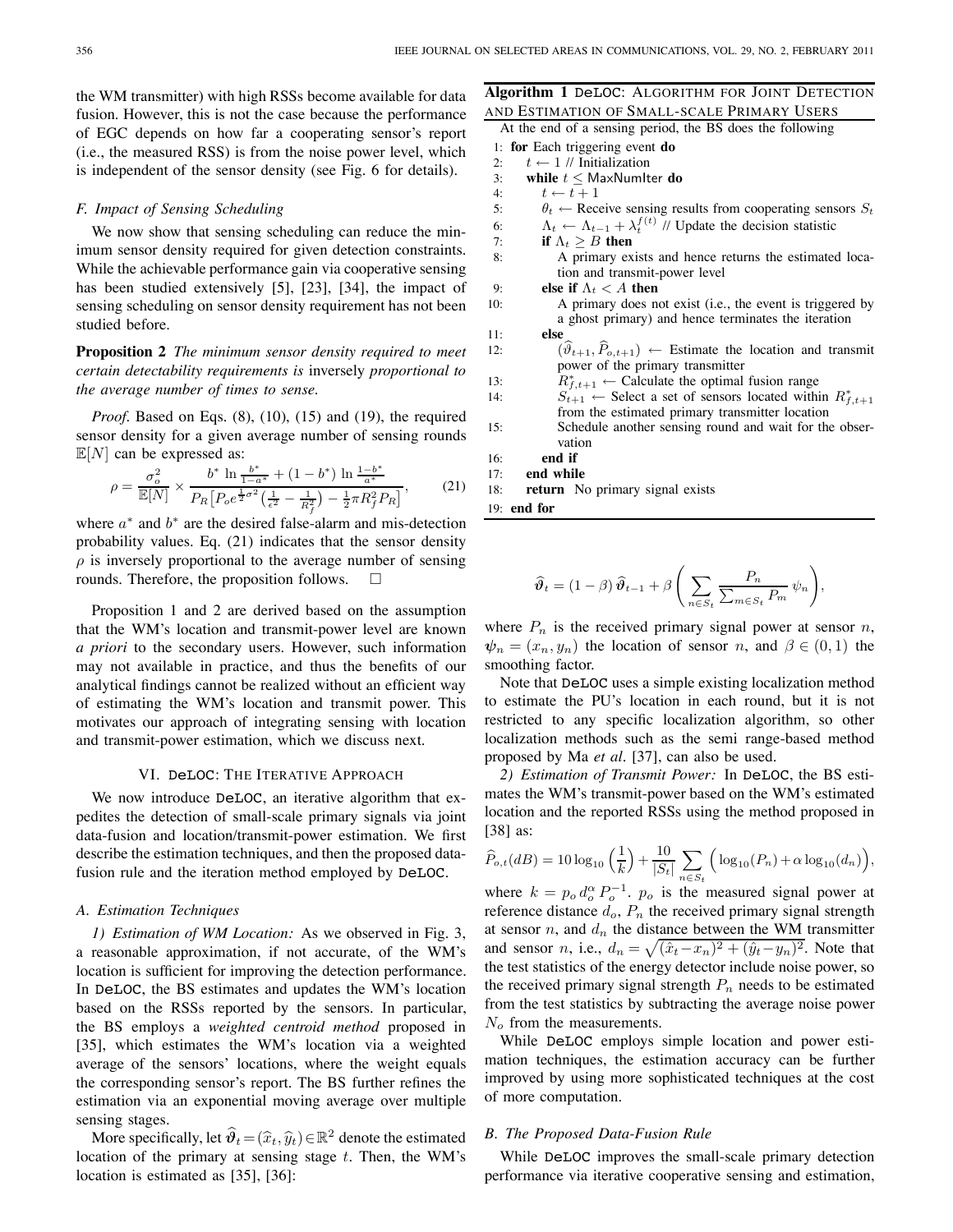we observed that it often terminates in early stages misdetecting the WM. This is because, initially, the BS's location and transmit-power estimates are inaccurate, resulting in many noisy sensor reports during data fusion. This prevents DeLOC from fully exploiting its unique feature—an iterative refinement of the estimation and fusion.

To overcome this problem, we propose a new data-fusion rule for DeLOC, a *sequential probability ratio test with ascending weight* (SPRT-AW), to prevent the BS from making biased decisions in early stages. The idea is to assign smaller weights to the decision statistics in early stages, and gradually increase the weights as the location and transmitpower estimates become more accurate. Specifically, we use the following rule to update the decision statistic:

$$
\Lambda_t = \Lambda_{t-1} + \lambda_t^{f(t)} \quad \text{where} \quad f(t) = \frac{1}{1 + e^{1 - t}} \quad t \in \mathbb{N}, \tag{22}
$$

where we use the sigmoid function  $f(t)$  such that the exponent of test statistics increases from  $0.5$  to 1 as t increases. Consequently, the test statistics in later stages count more in decision-making. The resulting decision statistics will be used in updating the  $\Lambda_t$  in Eq. (4), and compared with the upper  $(B)$  and lower  $(A)$  thresholds to make a decision.

## *C. Description of* DeLOC *Protocol*

As described in Fig. 1, DeLOC is triggered only when a sensor's report is above a certain predefined threshold  $\xi$ , which is suspected as a WM signal. The triggering threshold must be chosen carefully by the BS to balance the false- and mistriggering of DeLOC. Upon triggering, the BS assumes the triggering sensor's location as the WM's location, and employs additional sensors within the fusion range for WM detection in the next scheduled sensing round. If there are multiple triggering sensors in close proximity, the BS considers the sensor with highest RSS. In each sensing round, the BS iterates the following two steps: (i) location and transmit-power estimation and (ii) data-fusion, until the decision statistic for data fusion  $\Lambda$  reaches one of the thresholds. The BS also terminates the iteration after scheduling sensing rounds for MaxNumIter. **Algorithm 1** details DeLOC.

#### VII. PERFORMANCE EVALUATION

In this section, we evaluate DeLOC using MATLAB-based simulation. We first describe the simulation setup and then present the impact of fusion range on detection performance and its dependency on the transmit-power. We also show the relationship between the detection delay and sensor density. Finally, we demonstrate the performance of DeLOC in comparison with other testing schemes.

#### *A. Simulation Setup*

In the simulation, we consider a realistic 802.22 environment where sensors are randomly distributed over a  $30 \text{ km} \times 30 \text{ km}$  area. The average sensor density is set to  $1.25/km^2$ , as typically used in 802.22 WRANs [7], unless specified otherwise. We assume a WM randomly located in the area with effective transmit-power below 25mW, as indicated by the measurement study in [14]. The maximum number of sensing rounds scheduled within the 2-second *channel*  $detection\ period$  (CDT) is limited to  ${\sf MaxNumber}\!=\!100.^4$  The duration of a single sensing period is assumed to be 1 ms. The path-loss exponent is  $\alpha = 4$ , and the shadow fading dB-spread is  $\sigma_{dB} = 5.5$  dB, which is typically assumed for rural areas. We also assume the signal-propagation parameters are known *a priori* to the secondary system. The triggering threshold in DeLOC is configured as  $\xi = N_o + 3.5 \sigma_o$ , which gives the false-triggering rate of  $2.3 \times 10^{-4}$ . The simulation results are obtained from  $5 \times 10^3$  randomly-generated topologies.

To evaluate the efficacy of DeLOC, we compare the performance of the following four sensing schemes: (i) Oracle (the ideal case), (ii) DeLOC with SPRT-AW, (iii) DeLOC, (iv) DeLOC without localization, and (v) DeLOC without transmitpower estimation. In *Oracle*, the location and transmit-power information is available to the BS, so the BS always uses the optimal fusion range for sensing without the need for estimation. Thus, Oracle will be used as a performance reference. In DeLOC *without localization*, the location of the triggering sensor is regarded as the primary's location. In DeLOC *without power estimation*, the power level is assumed to be randomly chosen in  $[0, 25]$  mW.

## *B. Impact of Fusion Range*

Fig. 4 shows the impact of data fusion range on the detection performance in terms of detection delay and accuracy. The figures indicate that too small a fusion range suffers from the lack of cooperating sensors, which makes it difficult for the BS to collect enough information, i.e., measured RSSs, to make a decision within MaxNumIter, resulting in a low detection probability. On the other hand, too large a fusion range, i.e., beyond 1 km, suffers from having many noisy reports, misleading the BS to promptly conclude that there is no primary signal, increasing the chance of misdetection. Fig. 4(b) shows that the detection probability  $Q_D$ is maximized when the fusion range is 1 km, which closely match the analytical result, i.e., 1.03 km.

An additional observation from our simulation results is that false-alarms occur only 16 times over  $5 \times 10^3$  iterations, i.e.,  $Q_{FA} = 16/5000 = 0.0032$ , thus achieving the false-alarm requirement of  $Q_{FA} \leq 0.01$ .

## *C. Optimal Fusion Range*

Fig. 5(a) plots the optimal fusion range for various transmitpower levels, and indicates that our analytical results (Proposition 1 in Section V-E) closely match the simulation results. The figure also shows that to detect a high transmit-power WM, it is better (in the sense of reducing the sensing delay) to extend the fusion range, thus increasing the number of cooperating sensors. On the other hand, to detect a WM with very weak transmit-power, it is better to have a small number of sensors, thus reducing the number of noisy reports. Fig. 5(b) indicates that the optimal fusion range (in the sense of maximizing the detection probability  $Q_D$ ) remains the same over different sensor densities, thus confirming Corollary 1 in Section V-E.

<sup>&</sup>lt;sup>4</sup>This is reasonable since the BS can schedule sensing as frequently as once every 10 ms, i.e., one MAC frame size in 802.22.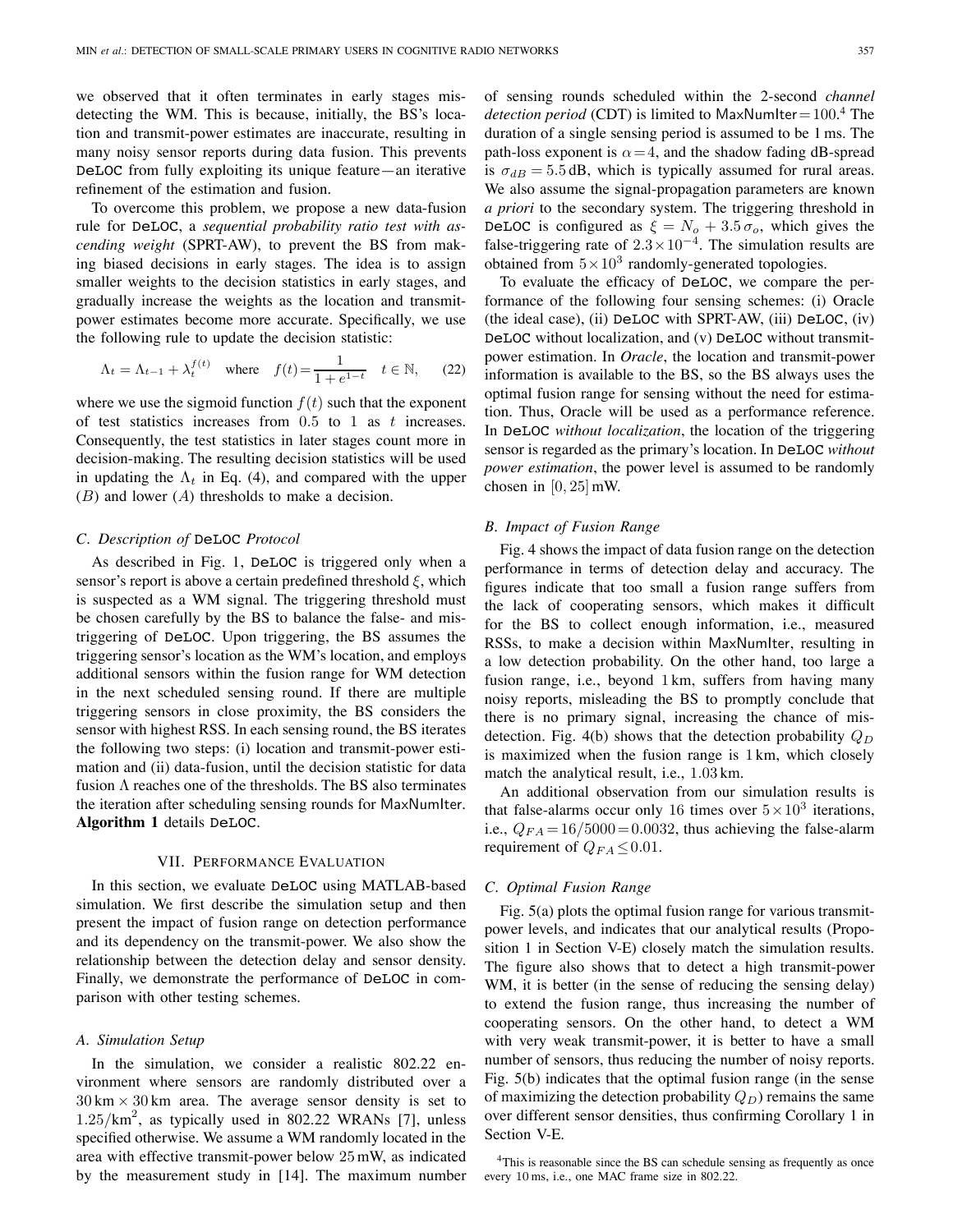

Fig. 4. *Impact of data-fusion range on detection performance*: (a) the average sensing rounds decreases as the fusion range increases, whereas (b) the detection probability is maximized when  $R_f = 1$  km, which is close to the analytical result. Here the WM's transmit power is set to 1 mW.



Fig. 5. *Optimal Fusion Range*: (a) shows the impact of transmit-power on the optimal fusion range, indicating that the analytical results (the bar graph) closely match the simulation results (the line graph), thus validating the analytical results. (b) shows that the optimal fusion range  $R_f^*$  that maximizes the detection performance  $(Q_D)$  does not depend on sensor density.

## *D. Impact of Sensor Density*

Although sensor density does not affect the optimal fusion range, a higher sensor density (hence more sensors within fusion range) can still improve the sensing performance by exploiting diversity of measurement. Fig. 6(a) shows the average number of sensing rounds (i.e., detection delay) required to meet the detection performance  $Q_{FA}$ ,  $Q_{MD} \le 0.01$ , which obviously decreases with sensor density. The figure also indicates that the average number of sensing rounds is almost inversely proportional to the sensor density, thus confirming Proposition 2 in Section V. Fig. 6(b) further shows that the detection probability  $Q_D$  increases with increasing sensor density.

#### *E. Performance of* DeLOC

To demonstrate the efficacy of DeLOC, we compare its performance with the other four testing schemes under the detection constraints  $Q_{FA}$ ,  $Q_{MD} \leq 0.01$ . As shown in Fig. 7, when the WM's transmit-power increases, the detection performance (with respect to delay and detection probability) increases for all testing schemes. We make three additional observations.

First, Fig. 7(a) shows that the average number of sensing rounds for decision-making is below 10, which may take only 100 ms as the BS can schedule sensing periods as frequently as every 10 ms, i.e., one MAC frame size in 802.22. In addition, the detection probability of DeLOC with SPRT-AW meets the detection requirement of 802.22, i.e.,  $Q_{MD} \leq 0.1$ , even for a very weak transmit-power of 1 mW, as indicated in Fig. 7(b).

Second, Fig. 7(b) shows that DeLOC with SPRT-AW performs close to Oracle in terms of detection rate, and outperforms all other schemes that use regular SPRT. As mentioned earlier, the SPRT in DeLOC often makes a wrong decision (mis-detection of a WM) in early detection stages based on many noisy reports due to the inaccurate location and power estimates. DeLOC with SPRT-AW mitigates this problem by discounting the decision statistics in early stages.

Third, Fig. 7(b) shows that DeLOC without localization outperforms the one without transmit-power estimation. This is because the power estimation plays an important role in finding the optimal fusion range, and thus, the error in power estimation results in significant performance degradation. On the other hand, the location-estimation error is small compared with the typical fusion range, and thus it does not cause significant performance degradation, as already shown in Fig. 3.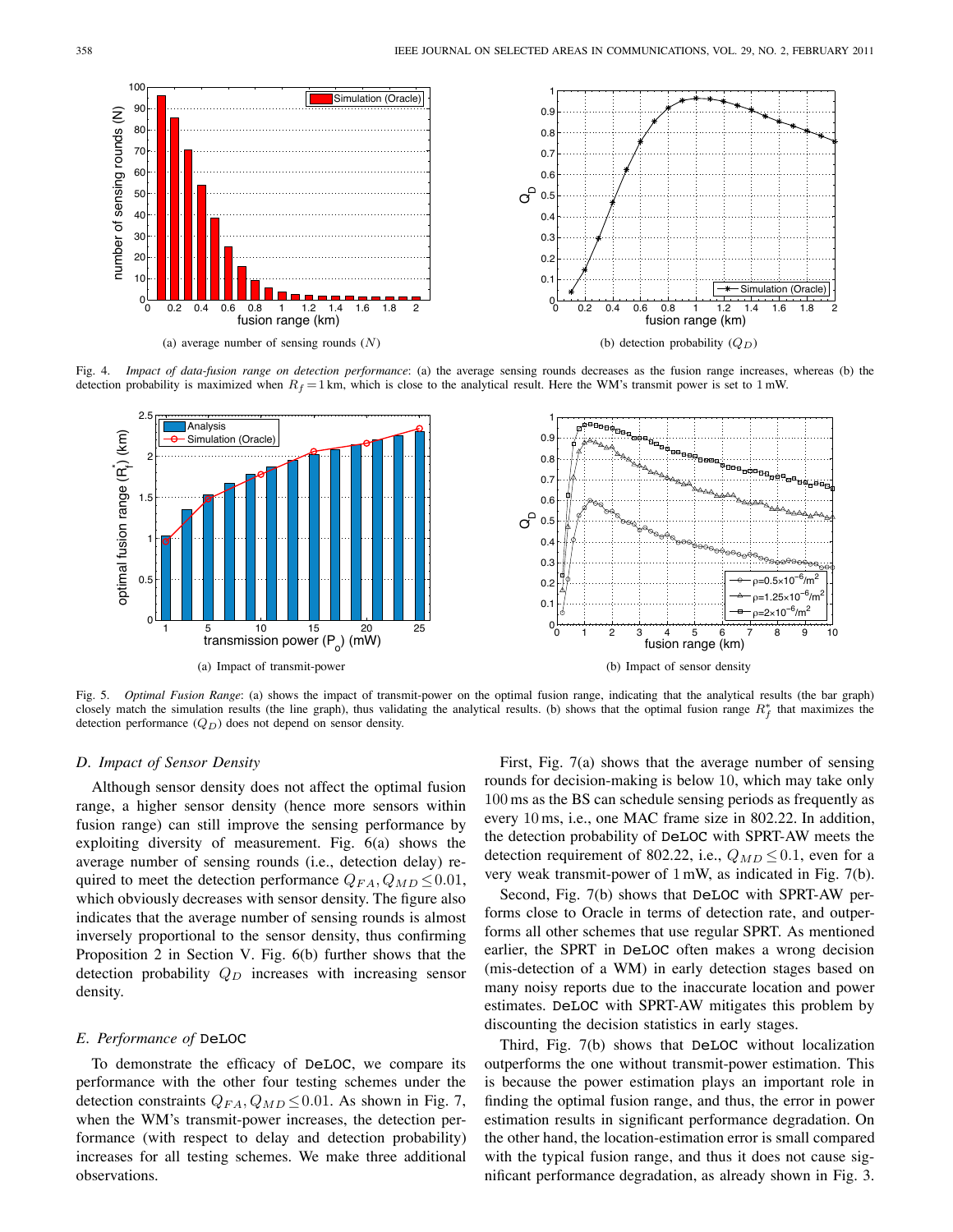

Fig. 6. *Impact of sensor density on detection performance*: (a) the detection delay decreases rapidly as the sensor density increases, and (b) the detection accuracy increases as the sensor density increases. In the simulation, the transmit power is set as  $P_0 = 2$  mW.



Fig. 7. *Performance of* DeLOC: DeLOC (a) requires only a small number of sensing rounds for WM detection, and (b) achieves a high detection rate even for a very weak signal power, e.g.,  $P_o = 1$  mW.

These simulation results clearly demonstrate that the joint design of data-fusion and location & transmit-power estimation maximizes the benefits of spatial-temporal sensing for detecting small-scale primaries, such as WMs in 802.22.

## VIII. CONCLUSION

The detection of small-scale primary signals is a critical, but challenging problem in realizing opportunistic spectrum access in CRNs. To address this problem, we proposed a novel spatio-temporal fusion scheme that exploits (i) spatial diversity by cooperative sensing with an optimal fusion range, and (ii) temporal diversity by scheduling a series of sensing stages with an optimal stopping time. We modeled the detection problem as a hypothesis test, approximated the sum of sensor readings as a log-normal random variable, and then solved a convex optimization problem, to obtain the optimal fusion range that minimizes the average detection delay. We also proposed a new sensing algorithm called DeLOC that iterates between cooperative sensing and location/transmit-power estimation to further improve the sensing performance under realistic settings. Our evaluation results show that DeLOC reduces the detection delay significantly while achieving high detection performance.

## APPENDIX

## *A. Proof of Proposition 1*

To minimize the average number of sensing rounds  $N$  in Eq. (8), we need to find the data-fusion range that maximizes the expected test statistic, i.e.,  $\mathbb{E}[\lambda | \mathcal{H}_k]$ . Note that  $\mathbb{E}[\Lambda_N]$  is a function of desired false-alarm and mis-detection probability, and does not depend on the fusion range, as indicated in Eq. (10). Let  $\mathcal{J}(R_f) \triangleq \mathbb{E}[\lambda | \mathcal{H}_1]$  in Eq. (19). Then, we have:

$$
\mathcal{J}(R_f) \triangleq \mathbb{E}[\lambda | \mathcal{H}_1] \n= \frac{1}{2} (\phi_0^2 - \phi_1^2) \rho \pi R_f^2 + \frac{\phi_1 - \phi_0}{\sigma_n} (P_o e^{\frac{1}{2}\sigma^2} m_1 + N_o \rho \pi R_f^2) \n= a_1 R_f^{2-\alpha} + a_2 R_f^2 + a_3,
$$
\n(23)

where

$$
a_1 = \frac{2(\phi_1 - \phi_0)P_o e^{\frac{1}{2}\sigma^2} \rho \pi d_o^{\alpha}}{\sigma_n (2 - \alpha)},
$$
\n(23a)

$$
a_2 = \frac{1}{2}(\phi_0^2 - \phi_1^2)\rho\pi + \frac{(\phi_1 - \phi_0)N_o\rho\pi}{\sigma_n},
$$
 (23b)

$$
a_3 = \frac{2(\phi_1 - \phi_o)P_o e^{\frac{1}{2}\sigma^2} \rho \pi d_o^{\alpha}}{\sigma_n(\alpha - 2)e^{\alpha - 2}}.
$$
 (23c)

To find an optimal value of  $R_f$ , we need to show the concavity of  $\mathcal{J}(R_f)$  w.r.t.  $R_f$ . The first order derivative of  $\mathcal{J}(R_f)$  is given as: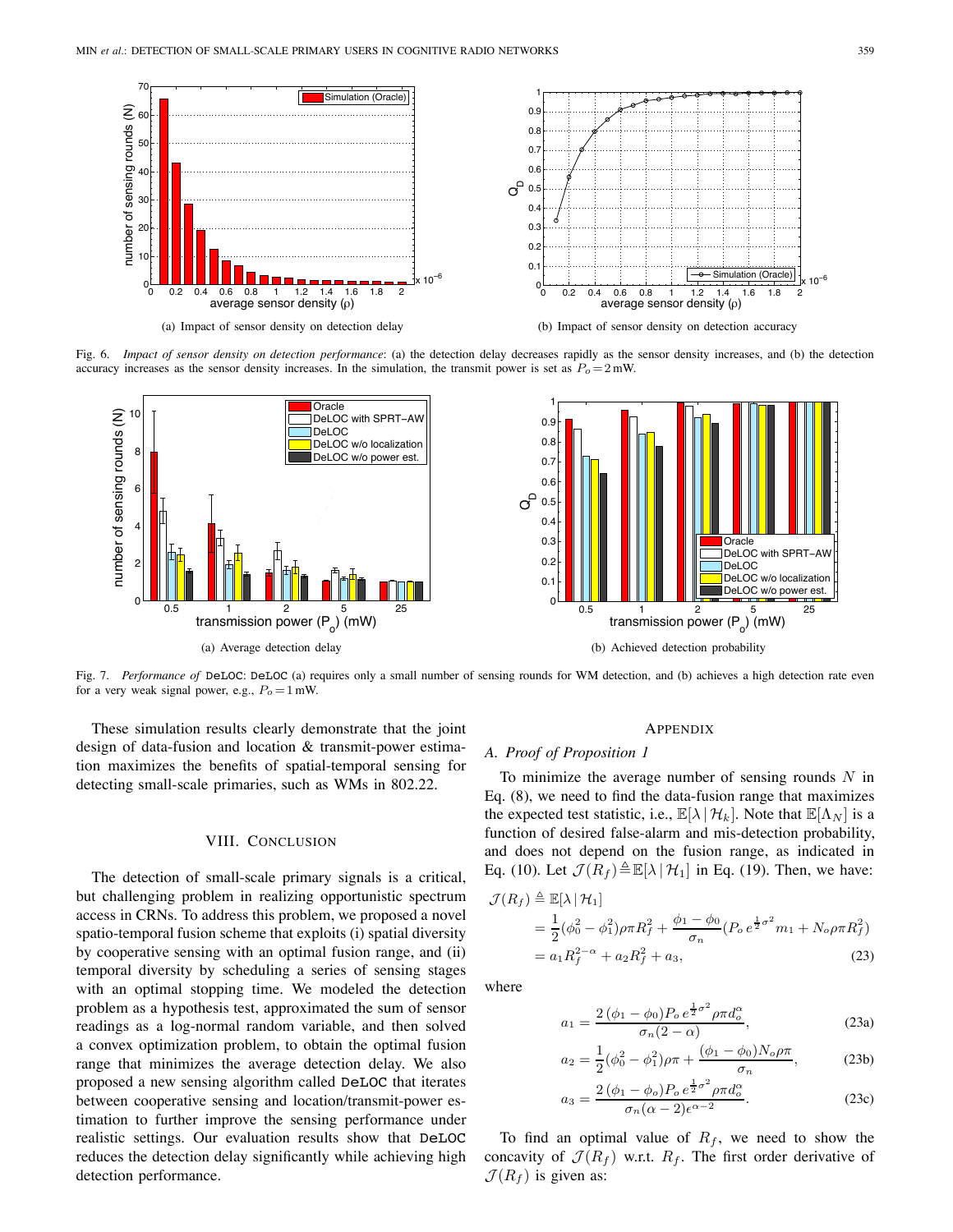$$
\frac{\partial \mathcal{J}(R_f)}{\partial R_f} = a_1(2-\alpha)R_f^{1-\alpha} + 2a_2R_f.
$$
 (24)

Then, the second order derivative is given as:

$$
\frac{\partial^2 \mathcal{J}(R_f)}{\partial R_f^2} = a_1(2-\alpha)(1-\alpha)R_f^{-\alpha} + 2a_2
$$
  
= 
$$
\frac{4(\phi_1 - \phi_0)\rho\pi}{\sigma_n} \left( (1-\alpha)P_o e^{\frac{1}{2}\sigma^2} \left( \frac{d_o}{R_f} \right)^{\alpha} + N_o - \frac{(\phi_1 + \phi_0)\sigma_n}{2} \right)
$$
  

$$
\approx 2\rho\pi (1-2\alpha) \left( \frac{P_R}{\sigma_n} \right)^2.
$$
 (25)

In practice,  $\alpha > \frac{1}{2}$ , so it is easy to show that  $\frac{\partial^2 \mathcal{J}(R_f)}{\partial R_f^2} < 0$ and hence  $\mathcal{J}(R_f)$  is concave. Therefore, the optimal fusion range  $R_f$  can be derived from Eq. (24) as:

$$
R_f^* = \arg\max_{R_f} \mathcal{J}(R_f) = R_f \Big|_{\frac{\partial \mathcal{J}(R_f)}{\partial R_f} = 0} = \left(\frac{a_1(\alpha - 2)}{2a_2}\right)^{\frac{1}{\alpha}}.
$$
 (26)

Thus, the proposition holds.  $\square$ 

#### **REFERENCES**

- [1] FCC, "Second report and order," FCC 08-260, Nov 2008.
- [2] IEEE 802.22 Working Group on Wireless Regional Area Networks, http://www.ieee802.org/22/.
- [3] A. Ghasemi and E. S. Sousa, "Collaborative spectrum sensing for opportunistic access in fading environments," in *Proc. IEEE DySPAN*, Nov 2005.
- [4] Y.-C. Liang, Y. Zeng, E. C. Y. Peh, and A. T. Hoang, "Sensingthroughput tradeoff for cognitive radio networks," *IEEE Trans. Wireless Commun.*, vol. 7, pp. 1326–1337, April 2008.
- [5] A. W. Min and K. G. Shin, "Impact of mobility on spectrum sensing in cognitive radio networks," in *Proc. ACM CoRoNet*, Sep 2009.
- [6] A. W. Min, K. G. Shin, and X. Hu, "Attack-tolerant distributed sensing for dynamic spectrum access networks," in *Proc. IEEE ICNP*, Oct 2009.
- [7] S. M. Mishra, R. Tandra, and A. Sahai, "Coexistence with primary users of different scales," in *Proc. IEEE DySPAN*, April 2007.
- [8] D. Gurney, G. Buchwald, L. Ecklund, S. Kuffner, and J. Grosspietsch, "Geo-location database techniques for incumbent protection in the TV white space," in *Proc. IEEE DySPAN*, Oct 2008.
- [9] FCC, "Notice of proposed rulemaking and order," FCC 08-188, Aug 2008.
- [10] E. Reihl, "Wireless microphone characteristics," IEEE 802.22- 06/0070r0, May 2006.
- [11] P. Bahl, R. Chandra, T. Moscibroda, R. Murty, and M. Welsh, "White space networking with Wi-Fi like connectivity," in *Proc. ACM SIG-COMM*, Aug 2009.
- [12] OET Report FCC/OET 08-TR-1005, "Evaluation of the performance of prototype TV-band white space devices phase II," Technical Research Branch Laboratory Division, Office of Engineering and Technology, FCC, Oct 2008.
- [13] G. Chouinard, "WRAN reference model," IEEE 802.22-04/0002r12, Sep 2005.
- [14] Sensing performance with the 802.22.1 wireless microphone beacon," IEEE 802.22-09/0068r1, Mar 2009.
- [15] Z. Lei and F. Chin, "A reliable and power efficient beacon structure for cognitive radio systems," in *Proc. IEEE ICC*, May 2008.
- [16] A. Ghasemi and E. S. Sousa, "Interference aggregation in spectrumsensing cognitive wireless networks," *IEEE J. Sel. Topics Signal Process.*, vol. 2, no. 1, pp. 41–56, Feb 2008.
- [17] G. Chouinard, "Wireless microphone sensing," IEEE 802.22-07/0530r1, Nov 2007.
- [18] Kim et al., "Fractional BW usage for WRAN systems," IEEE 802.22-06/0117r0, July 2006.
- [19] Y. Zeng and Y.-C. Liang, "Simulations for wireless microphone detection by eigenvalue and covariance based methods," IEEE 802.22- 07/0325r0, July 2007.
- [20] H.-S. Chen, W. Gao, and D. G. Daut, "Spectrum sensing for wireless microphone signals," in *Proc. IEEE SECON*, June 2008.
- [21] W. Rose, "Enhanced protection for low power licensed devices operating in tv broadcast bands," IEEE 802.22-06/0073r2, May 2006.
- [22] L. Lai, Y. Fan, and H. V. Poor, "Quickest detection in cognitive radio: A sequential change detection framework," in *Proc. IEEE Globecom*, Nov 2008.
- [23] A. W. Min and K. G. Shin, "An optimal sensing framework based on spatial RSS-profile in cognitive radio networks," in *Proc. IEEE SECON*, June 2009.
- [24] R. Chen, J.-M. Park, and K. Bian, "Robust distributed spectrum sensing in cognitive radio networks," in *Proc. IEEE INFOCOM*, April 2008, pp. 1876–1884.
- [25] R. Chen, J.-M. Park, and J. H. Reed, "Defense against primary user emulation attacks in cognitive radio networks," *IEEE J. Sel. Areas Commun.*, vol. 26, no. 1, pp. 25–37, Jan 2008.
- [26] G. Xing, R. Tan, B. Liu, J. Wang, X. Jia, and C.-W. Yi, "Data fusion improves the coverage of wireless sensor networks," in *Proc. ACM MobiCom*, 2009.
- [27] C. R. Stevenson, C. Cordeiro, E. Sofer, and G. Chouinard, "RAN requirements," IEEE 802.22-05/0007r46, Sep 2005.
- [28] S. Shellhammer, S. Shankar, R. Tandra, and J. Tomcik, "Performance of power detector sensors of DTV signals in IEEE 802.22 WRANs," in *Proc. ACM TAPAS*, Aug 2006.
- [29] S. Shellhammer *et al.*, "Spectrum sensing simulation model," IEEE 802.22-06/0028r10, Sep 2006.
- [30] A. Taherpour, Y. Norouzi, M. Masiri-Kenari, A. Jamshidi, and Z. Zeinalpour-Yazdi, "Asymptotically optimum detection of primary user in cognitive radio networks," *IET Communications*, vol. 1, no. 6, pp. 1138–1145, Dec 2007.
- [31] A. Wald, *Sequential Analysis*. Dover Publications, 2004.
- [32] R. Menon, R. M. Buehrer, and J. H. Reed, "On the impact of dynamic spectrum sharing techniques on legacy radio systems," *IEEE Trans. Wireless Commun.*, vol. 7, no. 11, pp. 4198–4207, Nov 2008.
- [33] X. Hong, C.-X. Wang, and J. Thompson, "Interference modeling of cognitive radio networks," in *Proc. IEEE VTC-spring*, May 2008.
- [34] S. M. Mishra, A. Sahai, and R. W. Brodersen, "Cooperative sensing among cognitive radios," in *Proc. IEEE ICC*, June 2006.
- [35] L. Xiao, L. J. Greenstein, and N. B. Mandayam, "Sensor-assisted localization in cellular systems," *IEEE Trans. Wireless Commun.*, vol. 6, no. 12, pp. 4244–4248, Dec 2007.
- [36] S. Liu, Y. Chen, W. Trappe, and L. J. Greenstein, "Non-interactive localization of cognitive radios based on dynamic signal strength mapping," in *Proc. IEEE/IFIP WONS*, Feb 2009.
- [37] Z. Ma, W. C. K. B. Letaief, and Z. Cao, "A semi range-based iterative localization algorithm for cognitive radio networks," *IEEE Trans. Veh. Technol.*, vol. 59, pp. 704–717, Feb 2010.
- [38] M. Zafer, B. Ko, and I. W.-H. Ho, "Cooperative transmit-power estimation under wireless fading," in *Proc. ACM MobiHoc*, May 2008.



**Alexander W. Min** (S'08) received his B.S. degree in electrical engineering from Seoul National University, Korea, in 2005 and the M.S. degree from the University of Michigan in 2007. He is currently a Ph.D. candidate in the Department of Electrical Engineering and Computer Science, The University of Michigan, Ann Arbor. In 2010, he was a Research Intern at Deutsche Telekom Inc., R&D Laboratories, Los Altos, USA. His research interests are in the area of cognitive radio and dynamic spectrum access networks including spectrum sensing, resource

allocation, security, and secondary spectrum market. He is a student member of ACM and the IEEE Communications Society.



**Xinyu Zhang** received his B.Eng. degree in 2005 from Harbin Institute of Technology, China, and his M.S. degree in 2007 from the University of Toronto, Canada. He is currently a Ph.D. student in the Department of Electrical Engineering and Computer Science, University of Michigan. His research interests are in the design, optimization, and performance analysis of wireless network protocols, particularly with applications in software radio and cognitive radio networks.